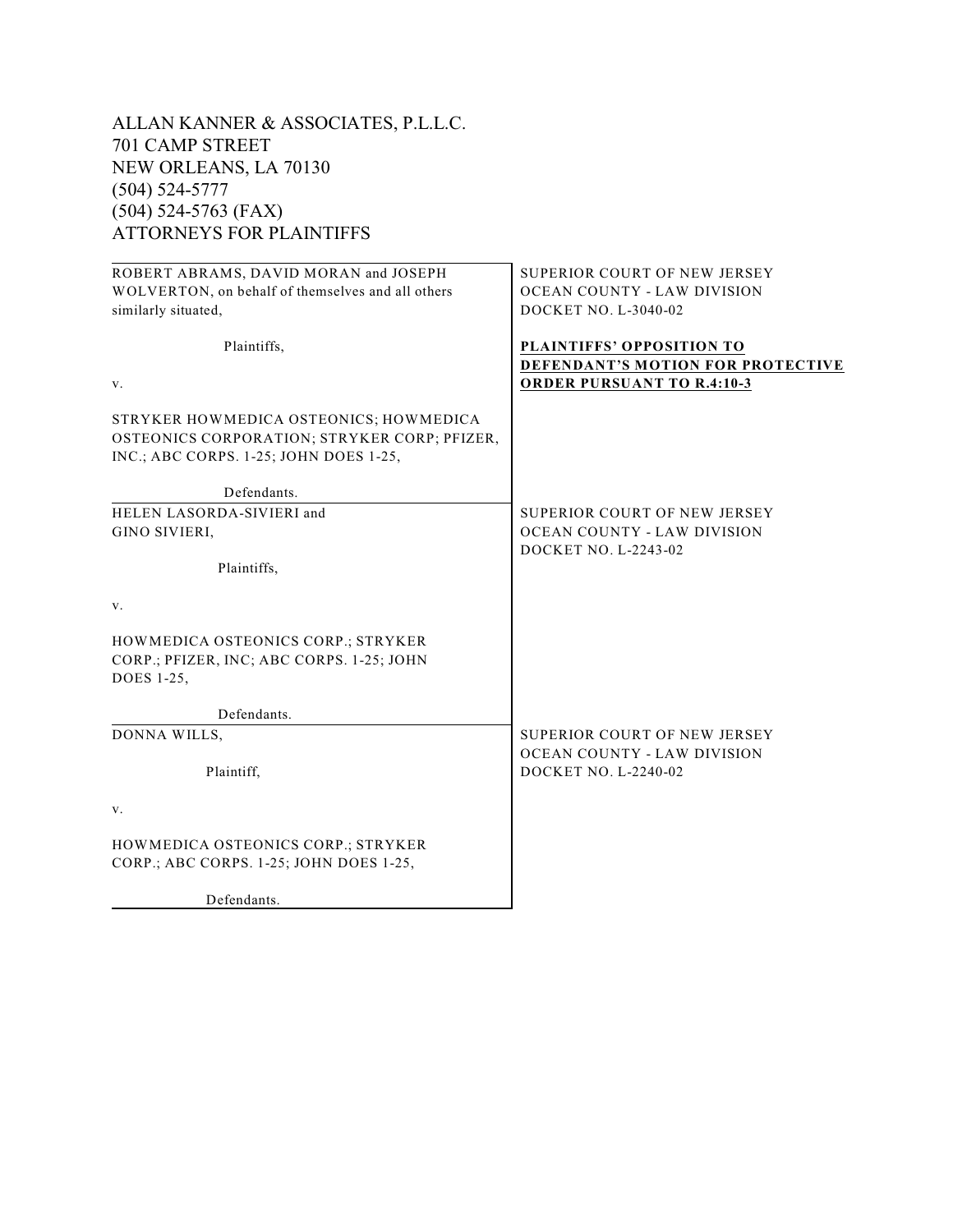| ELVIRA WELLER and                                                             | SUPERIOR COURT OF NEW JERSEY |
|-------------------------------------------------------------------------------|------------------------------|
| RAYMOND WELLER,                                                               | OCEAN COUNTY - LAW DIVISION  |
|                                                                               | DOCKET NO. L-2241-02         |
| Plaintiffs,                                                                   |                              |
| V.                                                                            |                              |
|                                                                               |                              |
| HOWMEDICA OSTEONICS CORP.; STRYKER                                            |                              |
| CORP.; PFIZER, INC; ABC CORPS. 1-25; JOHN                                     |                              |
| DOES 1-25,                                                                    |                              |
| Defendants.                                                                   |                              |
| CARMELLA GAETA and                                                            | SUPERIOR COURT OF NEW JERSEY |
| MICHAEL GAETA,                                                                | OCEAN COUNTY - LAW DIVISION  |
|                                                                               | DOCKET NO. L-2244-02         |
| Plaintiffs,                                                                   |                              |
| V.                                                                            |                              |
|                                                                               |                              |
| HOWMEDICA OSTEONICS CORP.; STRYKER                                            |                              |
| CORP.; ABC CORPS. 1-25; JOHN DOES 1-25,                                       |                              |
|                                                                               |                              |
| Defendants.<br>JOSEPH GIPSON,                                                 | SUPERIOR COURT OF NEW JERSEY |
|                                                                               | OCEAN COUNTY - LAW DIVISION  |
| Plaintiff,                                                                    | DOCKET NO. L-2245-02         |
|                                                                               |                              |
| V.                                                                            |                              |
|                                                                               |                              |
| HOWMEDICA OSTEONICS CORP.; STRYKER<br>CORP.; ABC CORPS. 1-25; JOHN DOES 1-25, |                              |
|                                                                               |                              |
| Defendants.                                                                   |                              |
| NENA DOZIER,                                                                  | SUPERIOR COURT OF NEW JERSEY |
|                                                                               | OCEAN COUNTY - LAW DIVISION  |
| Plaintiff,                                                                    | DOCKET NO. L-2247-02         |
| v.                                                                            |                              |
|                                                                               |                              |
| HOWMEDICA OSTEONICS CORP.; STRYKER                                            |                              |
| CORP.; ABC CORPS. 1-25; JOHN DOES 1-25,                                       |                              |
|                                                                               |                              |
| Defendants.                                                                   |                              |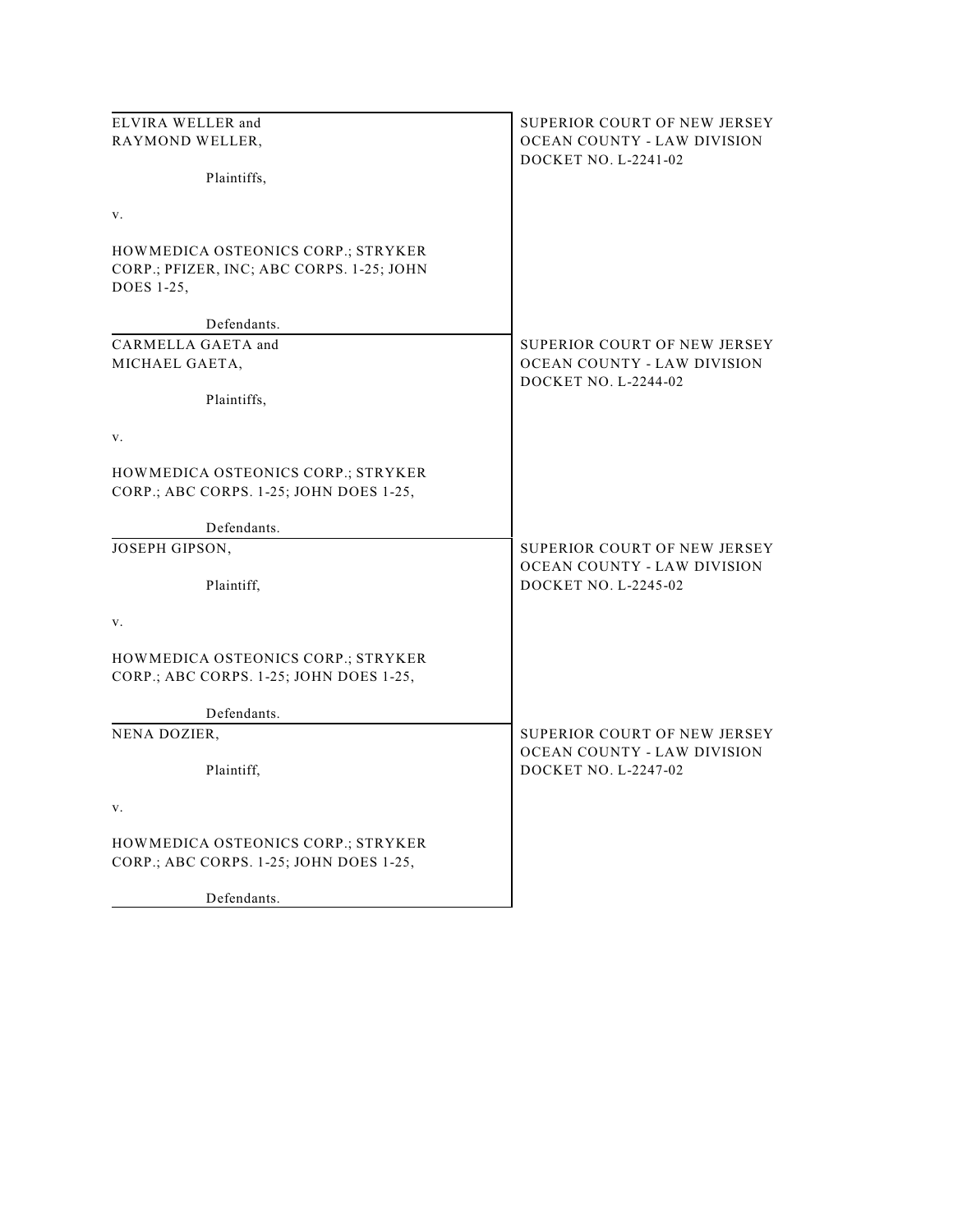| ARLENE ROBBA and                                                                              | SUPERIOR COURT OF NEW JERSEY                                |
|-----------------------------------------------------------------------------------------------|-------------------------------------------------------------|
| JOHN ROBBA,                                                                                   | OCEAN COUNTY - LAW DIVISION                                 |
|                                                                                               | <b>DOCKET NO. L-2248-02</b>                                 |
| Plaintiffs,                                                                                   |                                                             |
| V.                                                                                            |                                                             |
| HOWMEDICA OSTEONICS CORP.; STRYKER<br>CORP.; PFIZER, INC; ABC CORPS. 1-25; JOHN<br>DOES 1-25, |                                                             |
| Defendants.                                                                                   |                                                             |
| JEANETTE BISIRRI and<br>JOSEPH BISIRRI,                                                       | SUPERIOR COURT OF NEW JERSEY<br>OCEAN COUNTY - LAW DIVISION |
| Plaintiffs,                                                                                   | DOCKET NO. L-2249-02                                        |
| v.                                                                                            |                                                             |
| HOWMEDICA OSTEONICS CORP.; STRYKER<br>CORP.; ABC CORPS. 1-25; JOHN DOES 1-25,                 |                                                             |
| Defendants.                                                                                   |                                                             |
| EDWARD CAROLA and                                                                             | SUPERIOR COURT OF NEW JERSEY                                |
| ELVIRA CAROLA,                                                                                | OCEAN COUNTY - LAW DIVISION                                 |
|                                                                                               | DOCKET NO. L-2250-02                                        |
| Plaintiffs,                                                                                   |                                                             |
| v.                                                                                            |                                                             |
| HOWMEDICA OSTEONICS CORP.; STRYKER<br>CORP.; ABC CORPS. 1-25; JOHN DOES 1-25,                 |                                                             |
| Defendants.                                                                                   |                                                             |
| BETTY JEAN CASTLE and                                                                         | SUPERIOR COURT OF NEW JERSEY                                |
| RALPH CASTLE,                                                                                 | OCEAN COUNTY - LAW DIVISION                                 |
| Plaintiffs,                                                                                   | DOCKET NO. L-2354-02                                        |
| V.                                                                                            |                                                             |
| HOWMEDICA OSTEONICS CORP.; STRYKER                                                            |                                                             |
| CORP.; PFIZER, INC; ABC CORPS. 1-25; JOHN<br>DOES 1-25,                                       |                                                             |
| Defendants.                                                                                   |                                                             |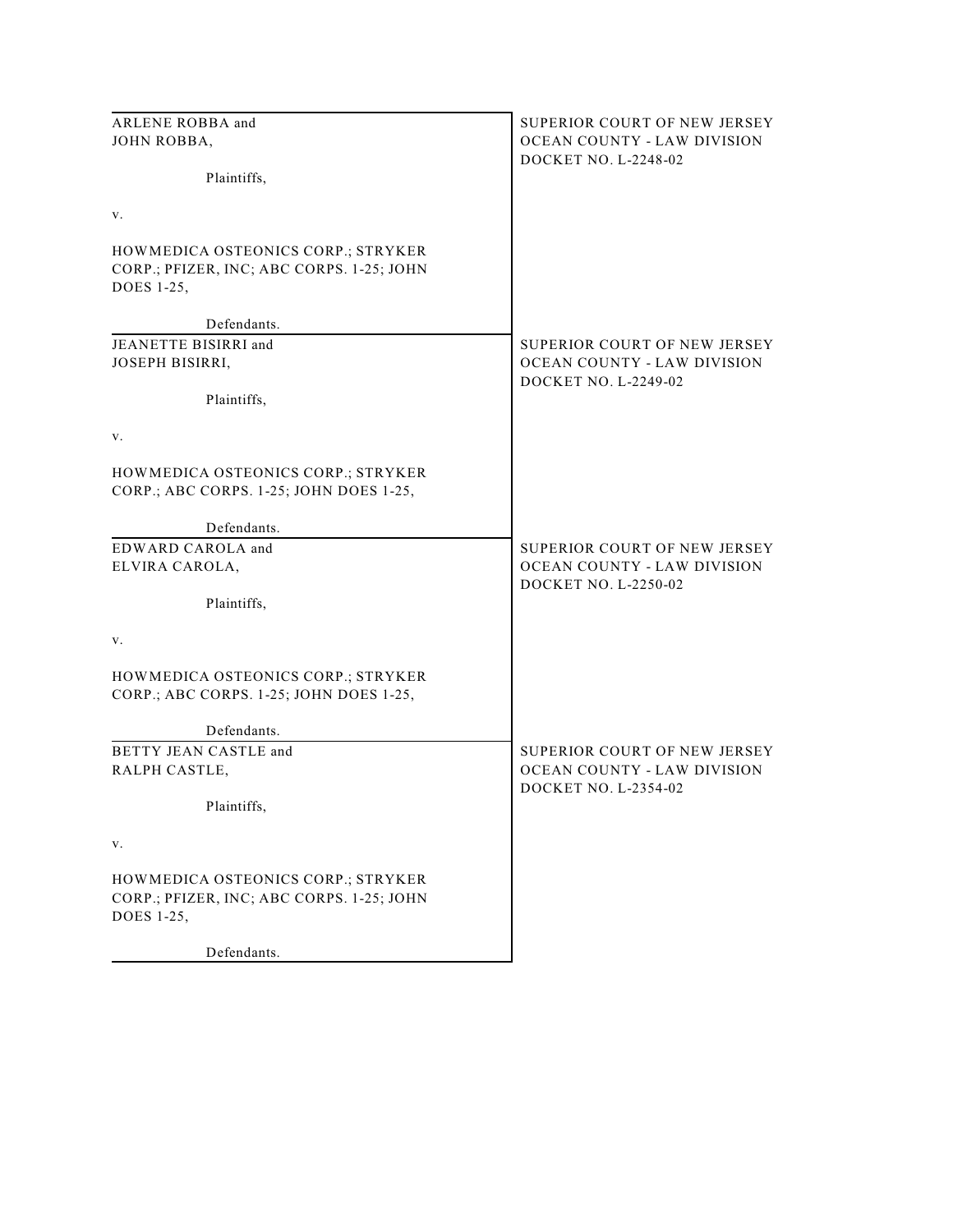| SUE ANN PETERS and                                                                            | SUPERIOR COURT OF NEW JERSEY                               |
|-----------------------------------------------------------------------------------------------|------------------------------------------------------------|
| DAVID PETERS,                                                                                 | OCEAN COUNTY - LAW DIVISION                                |
|                                                                                               | DOCKET NO. L-2356-02                                       |
| Plaintiffs,                                                                                   |                                                            |
| V.                                                                                            |                                                            |
| HOWMEDICA OSTEONICS CORP.; STRYKER                                                            |                                                            |
| CORP.; ABC CORPS. 1-25; JOHN DOES 1-25,                                                       |                                                            |
| Defendants.                                                                                   |                                                            |
| CHESTER BROCKINGTON and                                                                       | SUPERIOR COURT OF NEW JERSEY                               |
| NOVILLE A. BROCKINGTON,                                                                       | OCEAN COUNTY - LAW DIVISION<br><b>DOCKET NO. L-2615-02</b> |
| Plaintiffs,                                                                                   |                                                            |
| V.                                                                                            |                                                            |
| HOWMEDICA OSTEONICS CORP.; STRYKER<br>CORP.; PFIZER, INC; ABC CORPS. 1-25; JOHN<br>DOES 1-25, |                                                            |
| Defendants.                                                                                   |                                                            |
| BETTY L. PILLOW and                                                                           | SUPERIOR COURT OF NEW JERSEY                               |
| HERMAN PILLOW,                                                                                | <b>OCEAN COUNTY - LAW DIVISION</b>                         |
| Plaintiffs,                                                                                   | DOCKET NO. L-2616-02                                       |
| V.                                                                                            |                                                            |
| HOWMEDICA OSTEONICS CORP.; STRYKER                                                            |                                                            |
| CORP.; PFIZER INC.; ABC CORPS. 1-25; JOHN<br><b>DOES 1-25</b>                                 |                                                            |
| Defendants                                                                                    |                                                            |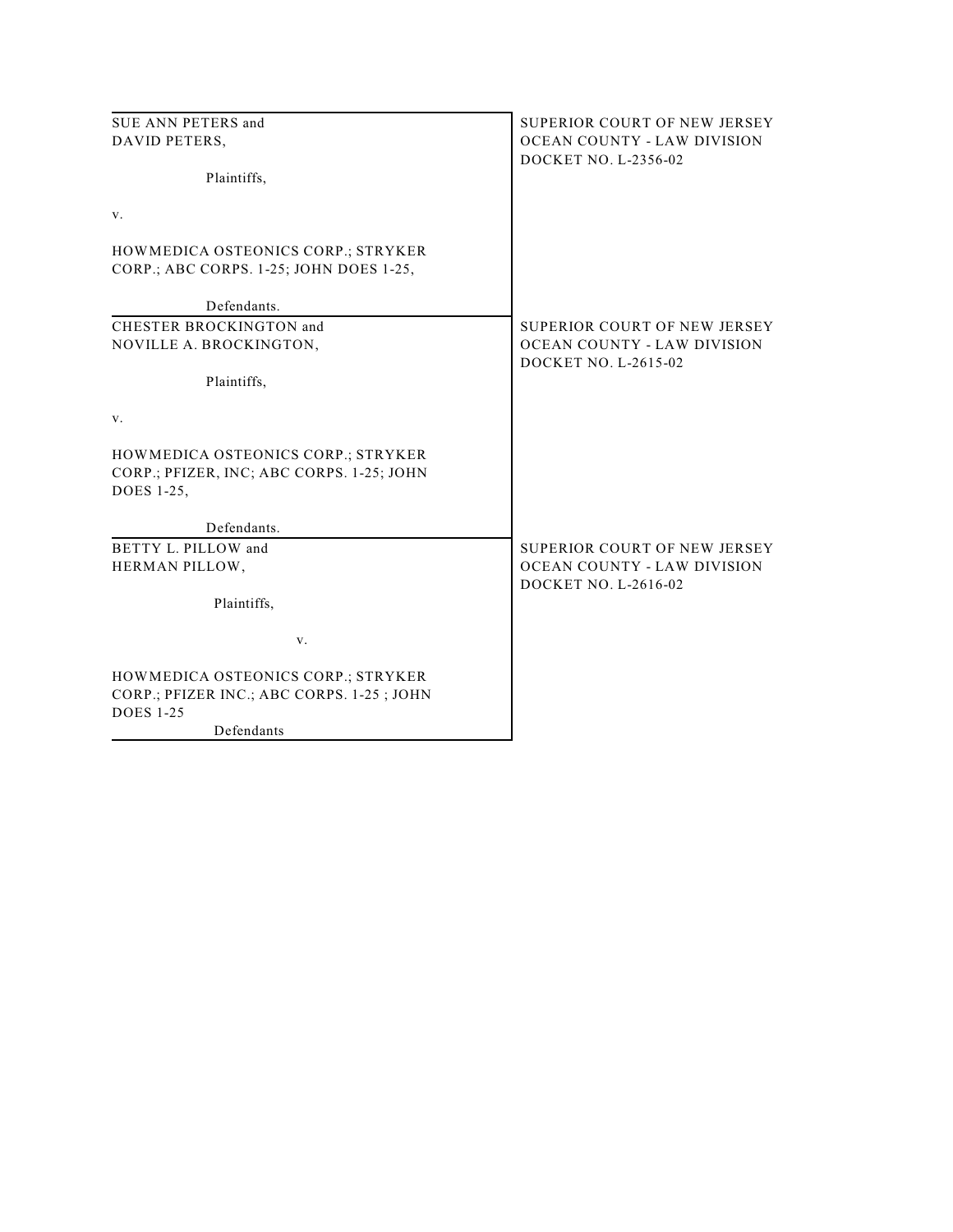# **TABLE OF CONTENTS**

| $\mathbf{I}$ . |           |    |                                                                                                                                                            |
|----------------|-----------|----|------------------------------------------------------------------------------------------------------------------------------------------------------------|
| Π.             |           |    |                                                                                                                                                            |
| III.           |           |    |                                                                                                                                                            |
|                | A.        |    |                                                                                                                                                            |
|                | <b>B.</b> |    | HOC Has Failed to Establish Good Cause for a Protective Order for Its Categories                                                                           |
|                |           | 1. |                                                                                                                                                            |
|                |           | 2. | The generalized categories of documents claimed to be confidential include<br>documents affecting the public health and safety, which cannot be treated as |
|                |           | 3. |                                                                                                                                                            |
|                | C.        |    |                                                                                                                                                            |
|                | D.        |    | HOC's Proposed Blanket Protective Order is Improper, Over Broad and Should Be                                                                              |
| IV.            |           |    |                                                                                                                                                            |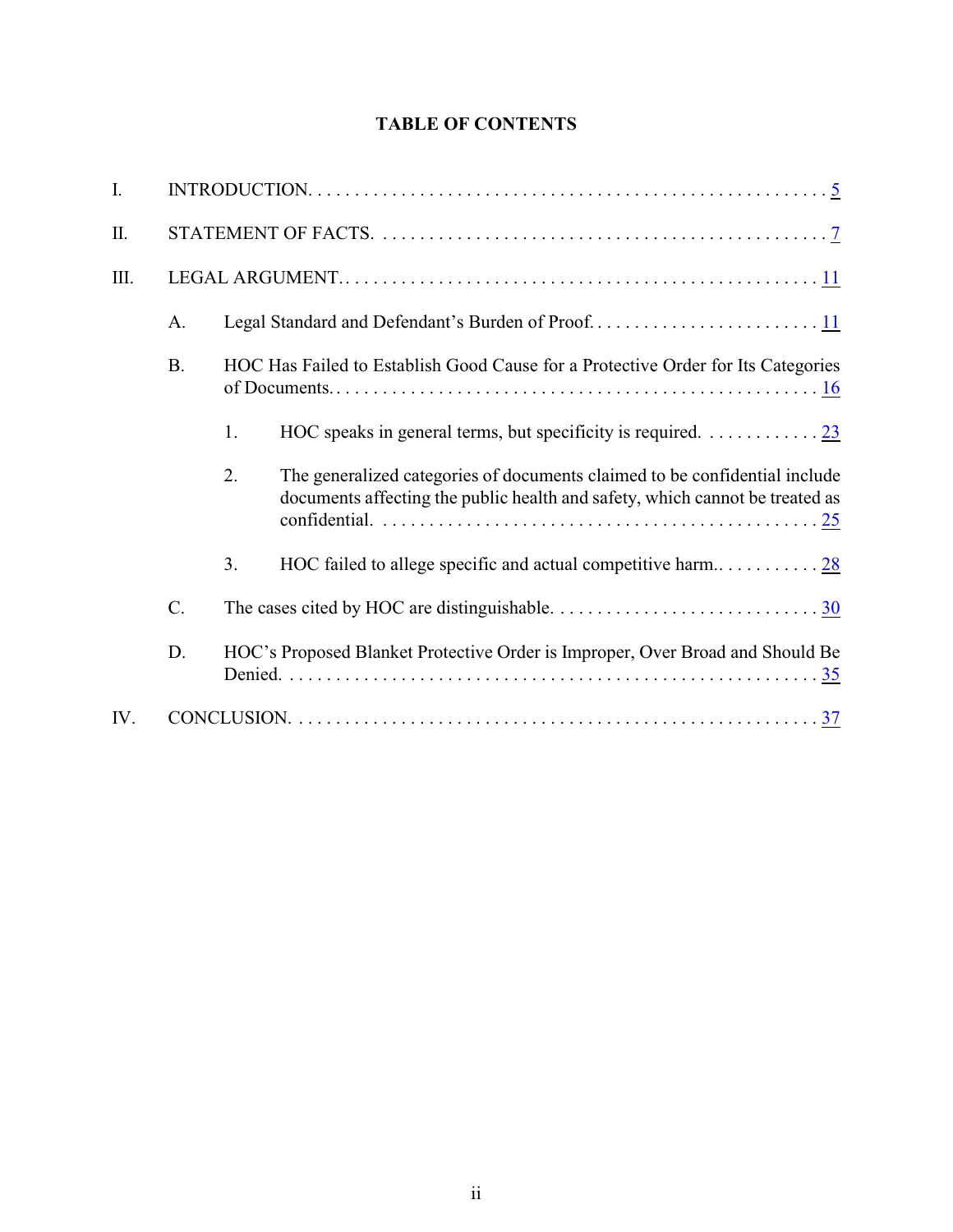# **TABLE OF AUTHORITIES**

# **FEDERAL CASES**

| Coca-Cola Bottling Company of Shreveport, Inc. v. Coca-Cola Company 107 F.R.D. 288 (D. Del. |
|---------------------------------------------------------------------------------------------|
|                                                                                             |
| Eli Lilly & Company, Prozac Products Liability Litigation, 142 F.R.D. 454. 32               |
|                                                                                             |
|                                                                                             |
|                                                                                             |
|                                                                                             |
| Nestle Foods Corp. v. Aetna Casualty and Surety Co., 129 F.R.D. 483 15, 29-31               |
| Pansy v. Borough of Stroudsburg, 23 F.3d 772, 786 (3rd Cir. 1994) <u>7, 12, 15, 16, 24</u>  |
|                                                                                             |
|                                                                                             |
|                                                                                             |
|                                                                                             |

# **STATE CASES**

|--|--|--|--|--|--|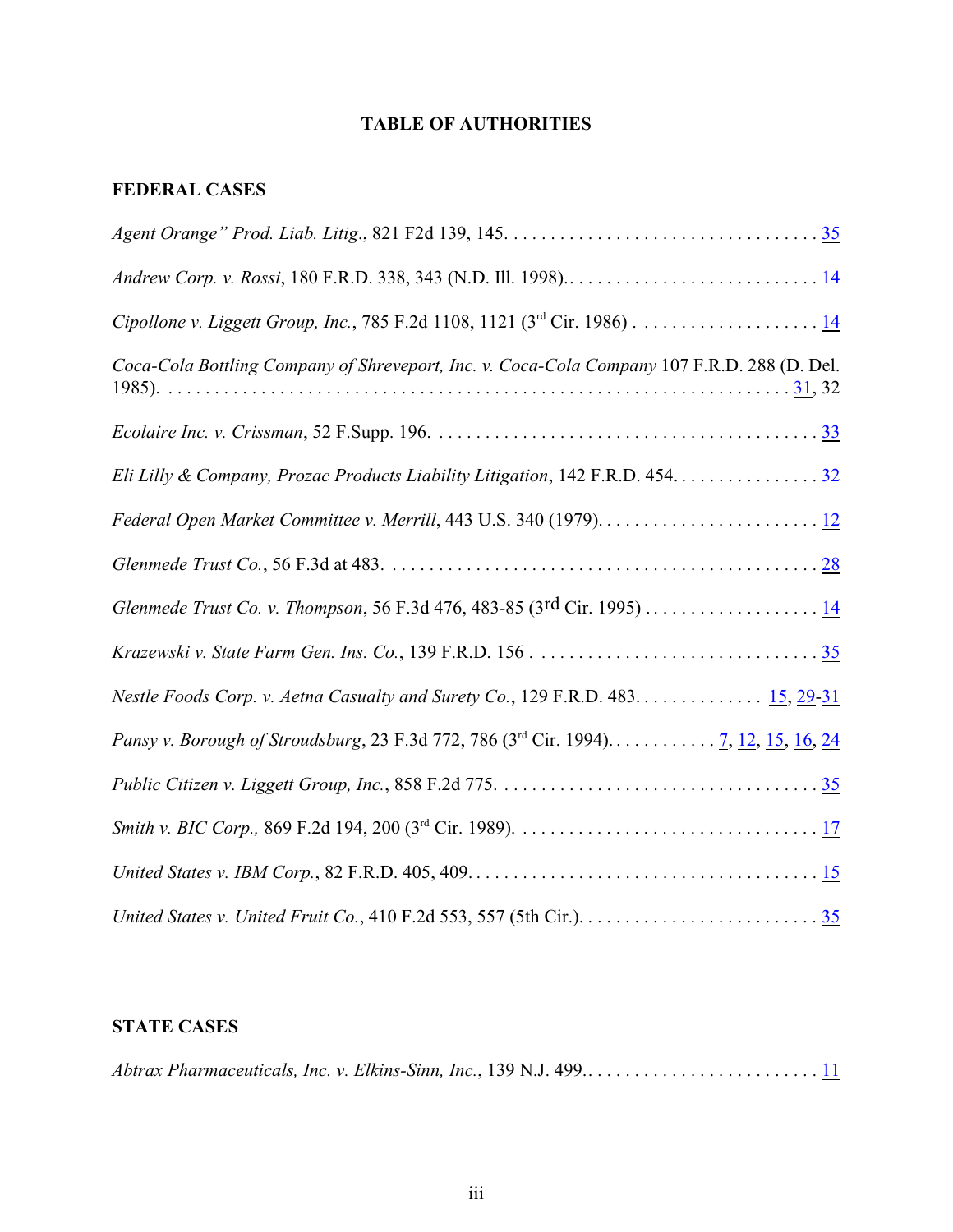| Catalpa Investment Group, Inc. v. Franklin Township Zoning Bd. of Adjustment                |
|---------------------------------------------------------------------------------------------|
|                                                                                             |
|                                                                                             |
| Frankl v. Goodyear Tire and Rubber Company, No. L-003052-99, slip op. at 41 (N.J. Sup. Ct., |
| Hammock v. Hoffman-LaRoche, Inc., 142 N.J. 356, 379 (1995). 7, 11, 14, 16, 35               |
|                                                                                             |
|                                                                                             |
|                                                                                             |
| Talalai, et al, v. Cooper Tire & Rubber Co., No. MID-L-8839-00MT, slip op. 6                |

# **RULES**

# **TREATISES**

| Wright, Miller & Marcus, FEDERAL PRACTICE AND PROCEDURE, $\S 2043$ (1994) at 554 $\underline{12}$ , $\underline{14}$ |  |  |  |
|----------------------------------------------------------------------------------------------------------------------|--|--|--|
|                                                                                                                      |  |  |  |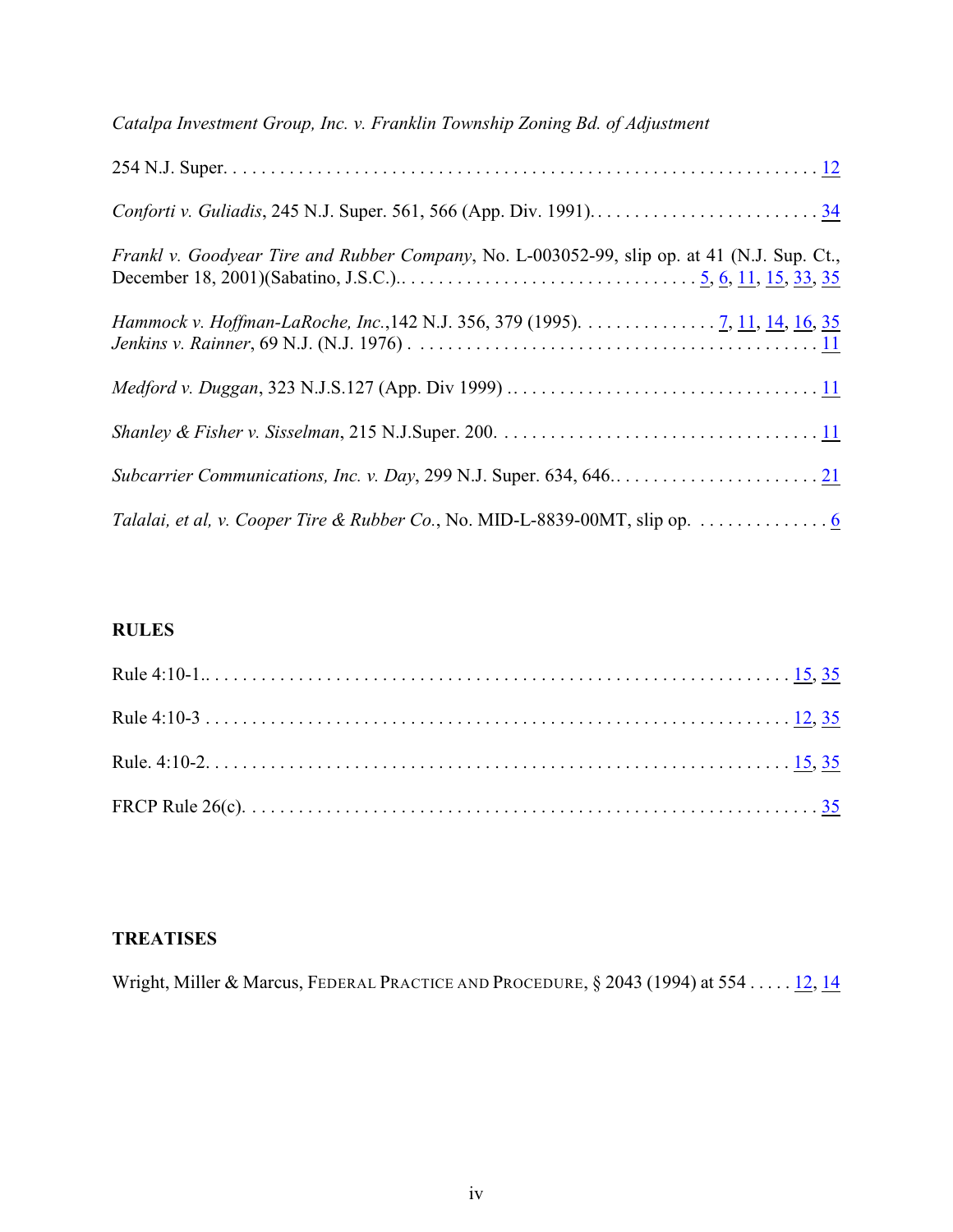### **PLAINTIFFS' OPPOSITION TO DEFENDANT'S MOTION FOR PROTECTIVE ORDER**

#### <span id="page-7-0"></span>**I. INTRODUCTION**

The Court must deny Defendant Howmedica Osteonics Corporation's ("HOC") Motion for a Protective Order because HOC has both ignored the rules on meeting its burden of proof on confidentiality and has failed to come forward with any specific evidence on the issue of confidentiality. Indeed, despite the fact that the Court clearly instructed HOC to file a motion for protective order for the certain documents which HOC claims are confidential, *see* Kincannon Cert., *Exhibit 1*, Transcript (6/17), p. 31:7-14 ("...there will have to be a motion immediately made before the Court as quickly as possible to declare certain documents privileged and subject to some order by this Court of non-disclosure....I don't think you can say here, you can have these and by the way, tell us which ones you don't agree to."), HOC has chosen instead to discuss the documents generally by category and by yet again proposing a blanket protective order to cover these 6000 documents,<sup>1</sup> as well as future documents. As HOC's only support for its confidentiality claims are two conclusory and unenlightening certifications,<sup>2</sup> HOC has failed to carry its burden.

HOC's broad net of confidentiality goes too far in that it clearly sweeps up wholly unprotected documents that are material to public health and safety. More and more, courts are

 ${}^{1}$ HOC states that it has already produced 15,000 responsive documents to Plaintiffs and only maintains confidentiality claims to the remaining 6000 documents which are the subject of this Motion. Plaintiffs in no way concede that these documents constitute all documents responsive to Plaintiffs' discovery requests, and Plaintiffs will pursue proper relief, *i.e.*, motion to compel, for their discovery in the near future. For example, no electronic discovery has been produced. Likewise, no discovery relating to other cases has been produced, despite the fact that the Court has preliminarily indicated Plaintiffs are entitled to such information. Kincannon Cert. *Ex. 2,* Transcript (5/6/03), p.69:17-24. Defendants have also improperly limited discovery responses in the *Abrams* class action to the three products belonging to the named Plaintiffs.

<span id="page-7-1"></span>*See Frankl v. Goodyear Tire and Rubber Company*, No. L-003052-99, slip op. at 37 (N.J. Sup. Ct., December 2 18, 2001)(Sabatino, J.S.C.) ("Documents do not automatically become proprietary or confidential just because a company official proclaims them to be so. Rather, the substance of the documents must determine their legal classification."), attached to Kincannon Cert. as *Ex. 3, p.37-38*.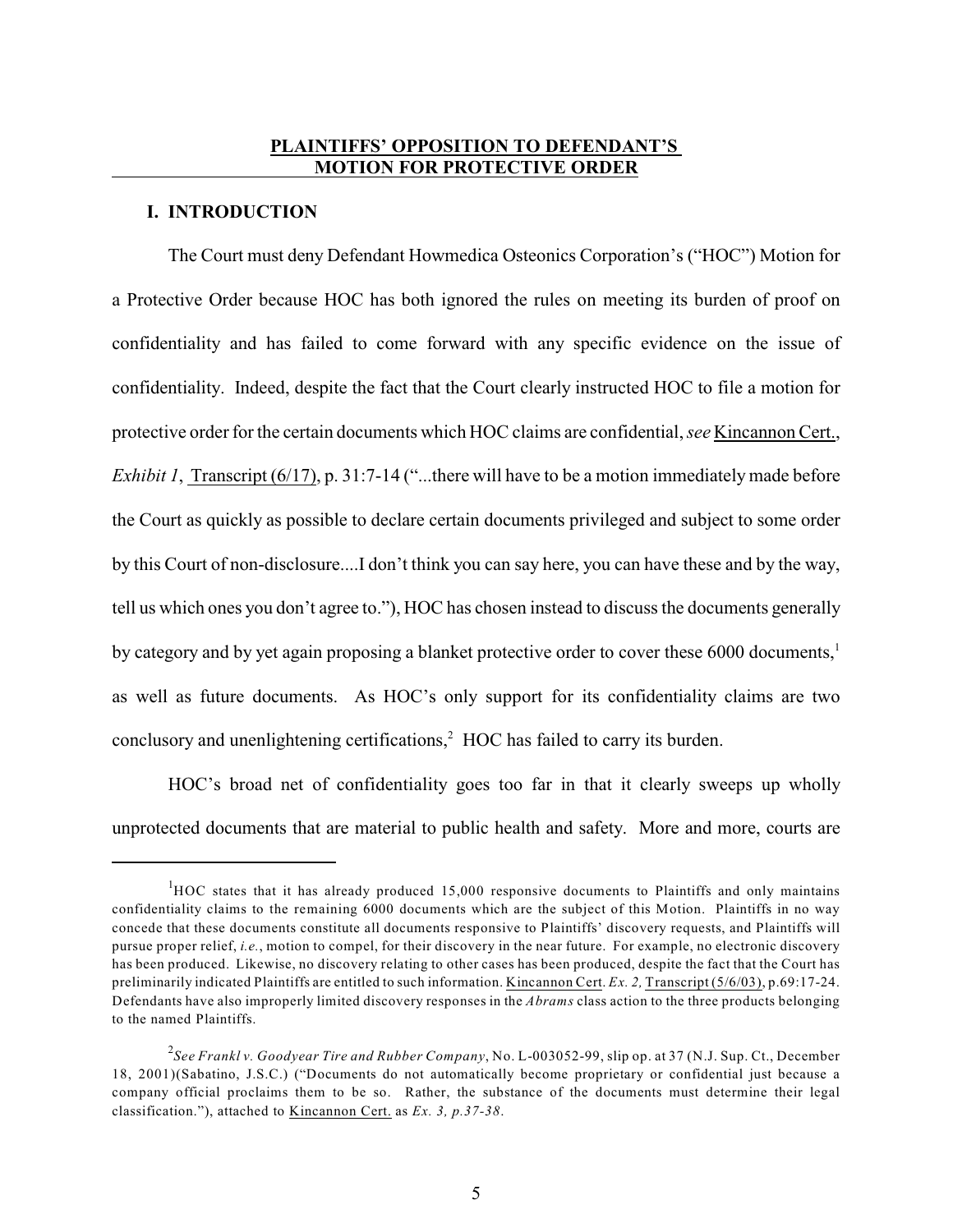<span id="page-8-0"></span>rejecting blanket protective orders as a result of finding out what was being covered up. *See Frankl v. Goodyear Tire and Rubber Company*, No. L-003052-99, slip op. at 41 (N.J. Sup. Ct., December 18, 2001)(Sabatino, J.S.C.)("In such a setting where the public health and safety may be at peril, the court should not accept a manufacturer's claims of confidentiality without testing those claims rigorously."), Kincannon Cert. *Exhibit 3*, p. 41. We see this in sexual abuse cases, tire cases<sup>3</sup> and drug cases. *See*, Kincannon Cert., *Exhibit 4*.

In addition to improperly seeking protection of documents evidencing consumer fraud or adverse impact on human health and safety, HOC's categories of purportedly confidential documents includes documents which HOC's counsel admitted are not entitled to protection. At the June 17 case management conference, HOC's counsel stated, "[w]ithin these, you know, four or five binders of documents the majority of them are confidential. There are documents within there that are not confidential." Kincannon Cert., *Exhibit 1,* p.33:12-33:15. Moreover, as discussed more fully below, several of the products at issue are no longer manufactured or sold, so there should be no trade secrets attached to documents related to those products. None of Defendants' products are currently sterilized in the same manner as they were when Plaintiffs' products were manufactured and sterilized (gamma irradiation in air), so there should be no trade secrets attached to documents relating to this now abandoned method of sterilization. Equally important, each product design was submitted to the FDA as being "substantially equivalent" to already existing products. Kincannon Cert., *Exhibit 5*. This admission against interest is dispositive, and is never explained away. These products are also subject to reverse engineering, so again, there is no trade secret attached to these

<span id="page-8-1"></span>*See, e.g., Frankl v. Goodyear Tire and Rubber Company*, No. L-003052-99 (N.J. Sup. Ct., December 18, <sup>3</sup> 2001)(Sabatino, J.S.C.), attached to Kincannon Cert. as Ex. 3; *Talalai, et al, v. Cooper Tire & Rubber Co.*, No. MID-L-8839-00MT, slip op. at 15 (N.J. Sup. Ct. July 17, 2001)(Corodemus, J.S.C., denying motion for protective order), attached to Kincannon Cert., *Ex. 6*.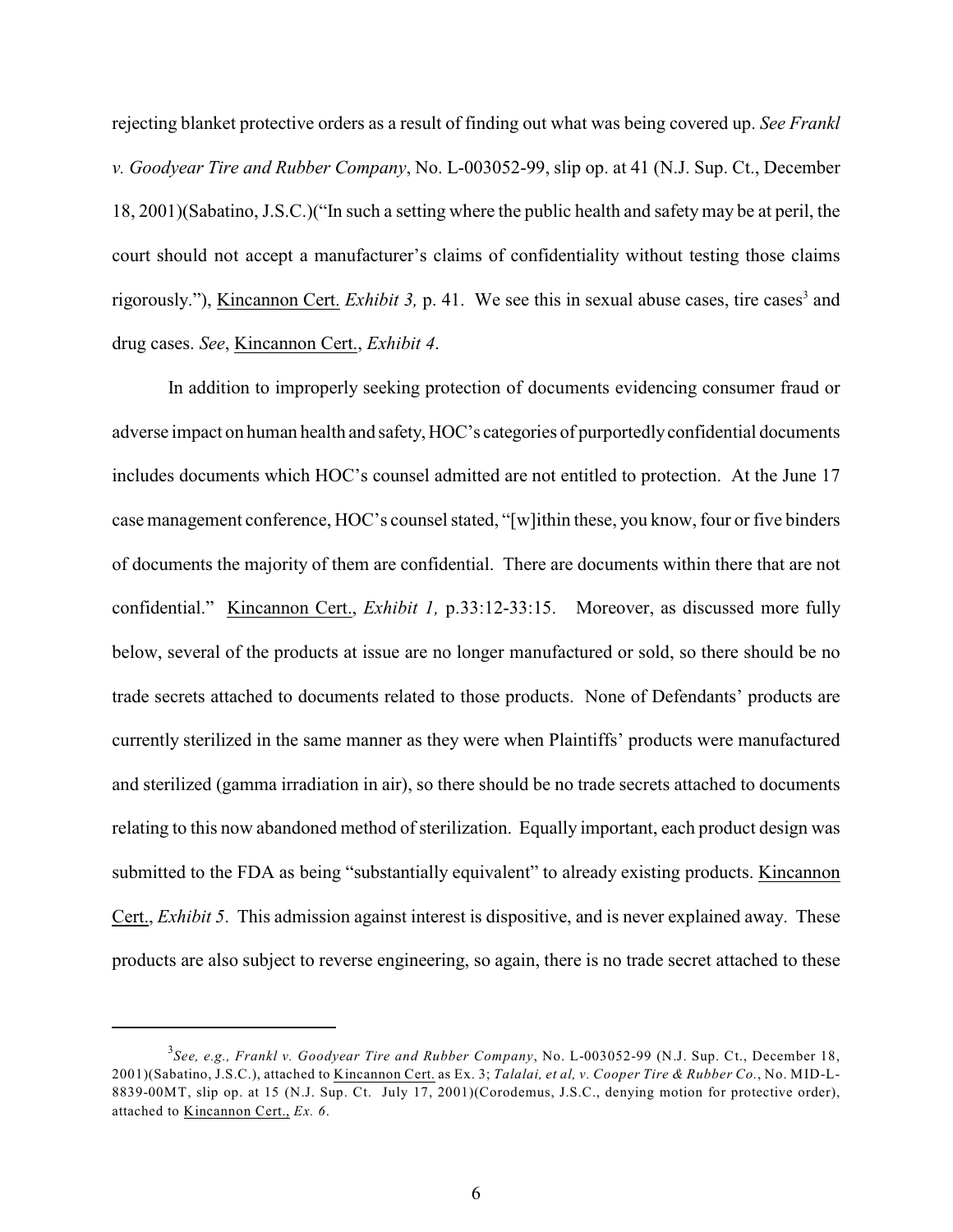documents. For many of these documents, disclosure will not result in any harm to HOC, due to the standardization and FDA regulations for the industry, so again, there is no need to invoke a burdensome protective order. Finally, documents available publically from government agencies such as the FDA, via Freedom of Information laws are not subject to blanket protection. Nevertheless, HOC has lumped all of these documents together in its quest for a protective order.

This briefing process was intended to be the end of Plaintiffs' months of struggling to obtain responses to discovery requests. The documents which are the subject ofthis Motion were originally to have been produced in early May. After two months of discussions, the parties were set for a resolution on July 25 with the Court's decision on HOC's Motion. Even if one assumed *arguendo* that some of HOC's documents may contain trade secret or proprietary information, HOC's general discussions of broad categories of information do not satisfy its burden of good cause in this case and do not provide sufficient information for the Court to make a determination as to secrecy. *See*, *Pansy v. Borough of Stroudsburg*, 23 F.3d 772, 786 (3<sup>rd</sup> Cir. 1994)(a proponent cannot generally fulfill its burden based upon the subject matter at issue, but must satisfy the good cause standard for each and every individual document sought to be concealed). Accordingly, the Court must order the disclosure of all HOC's documentsresponsive to current discoveryand deny its improper request for a blanket protective order.

#### <span id="page-9-1"></span><span id="page-9-0"></span>**II. STATEMENT OF FACTS**

<span id="page-9-2"></span>"Independent of the interests of the parties and their attorneys in the litigation that comes before our courts, there is a profound public interest when matters of health, safety and consumer fraud are involved." *Hammock v. Hoffman-LaRoche, Inc.*,142 N.J. 356, 379 (1995).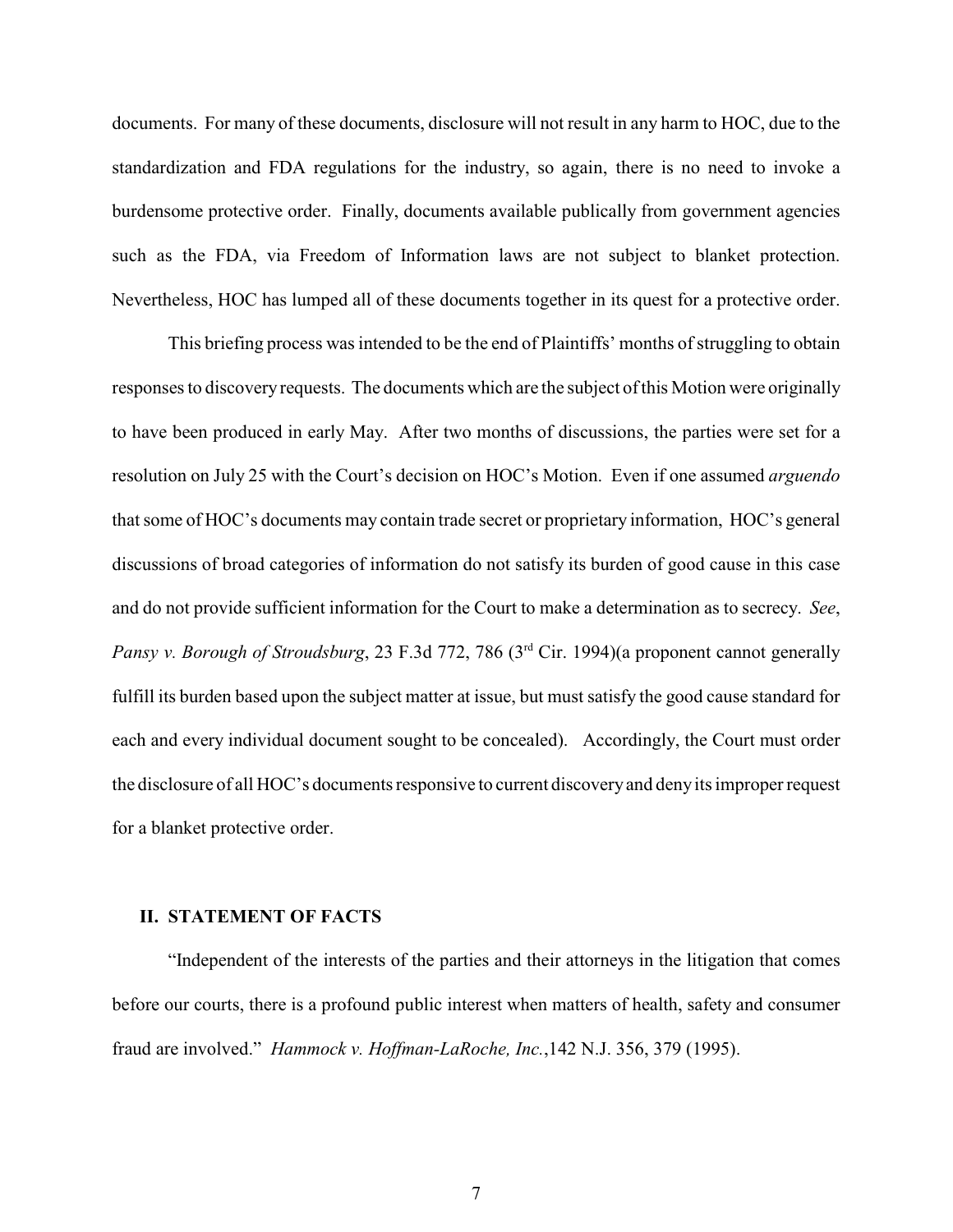This case is about the health and safety of thousands of citizens. This case is also about the clear consumer fraud committed by these Defendants, one of whom now moves to frustrate the open access policy of our courts and cloak their improper and tortious conduct in a veil of secrecy.

This is not mere colorful prose. Although HOC has dragged its feet throughout this discovery process, Plaintiffs can still prove the following right now, $4$  which clearly shows that this case involves not only the health and safety of our citizens, but an imminent risk thereto:

1. Defendants were aware for at least the past decade that the sterilization process used on the products involved in these actions, gamma irradiation in air, compromised the integrity of the polyethylene components of the products. This fact should not be covered up with a blanket protective order, and certainly does not give HOC a legitimate competitive edge.

> C Attached to Kincannon Certification as *Exhibit 7* is the letter from Howmedica Inc. to the FDA, dated December 14, 1993, which states:

> > Irradiation of ultra-high molecular weight polyethylene (UHMWPE) induces molecular changes in the polymer. This irradiation causes chain scission, cross-linking of the molecular chains, and generation of free radicals. Free radicals can react with oxygen to cause oxidation. The changes produced by the irradiation and oxidation may lead to some change in material properties of the polyethylene. Packaging the polyethylene in an inert environment and subsequent sterilization and heat treatment has been shown to reduce the effect of oxidation on the material.

Additionally, Dr. Dumbleton, one of Defendant's experts, co-authored an article to be presented at the Fifth World Biomaterials Congress meeting. The first line of this article, attached to Kincannon Cert. as *Exhibit 8*, states,

 ${}^{4}$ The documents discussed herein were obtained by Plaintiffs either via FOIA requests to the FDA or in similar litigation against some of these Defendants relating to the Duracon Uni-knee device in which undersigned counsel was involved. Notably, while many of these documents are stamped confidential, no protective order was entered or agreed to by undersigned counsel; thus underscoring Plaintiffs' argument that Defendant's proposed confidentiality order is too broad and encompasses many documents which are not in fact confidential. *See* Kincannon Cert., para 2. Moreover, these documents are responsive to Plaintiffs' discovery requests in these cases, but have not yet been produced by Defendants.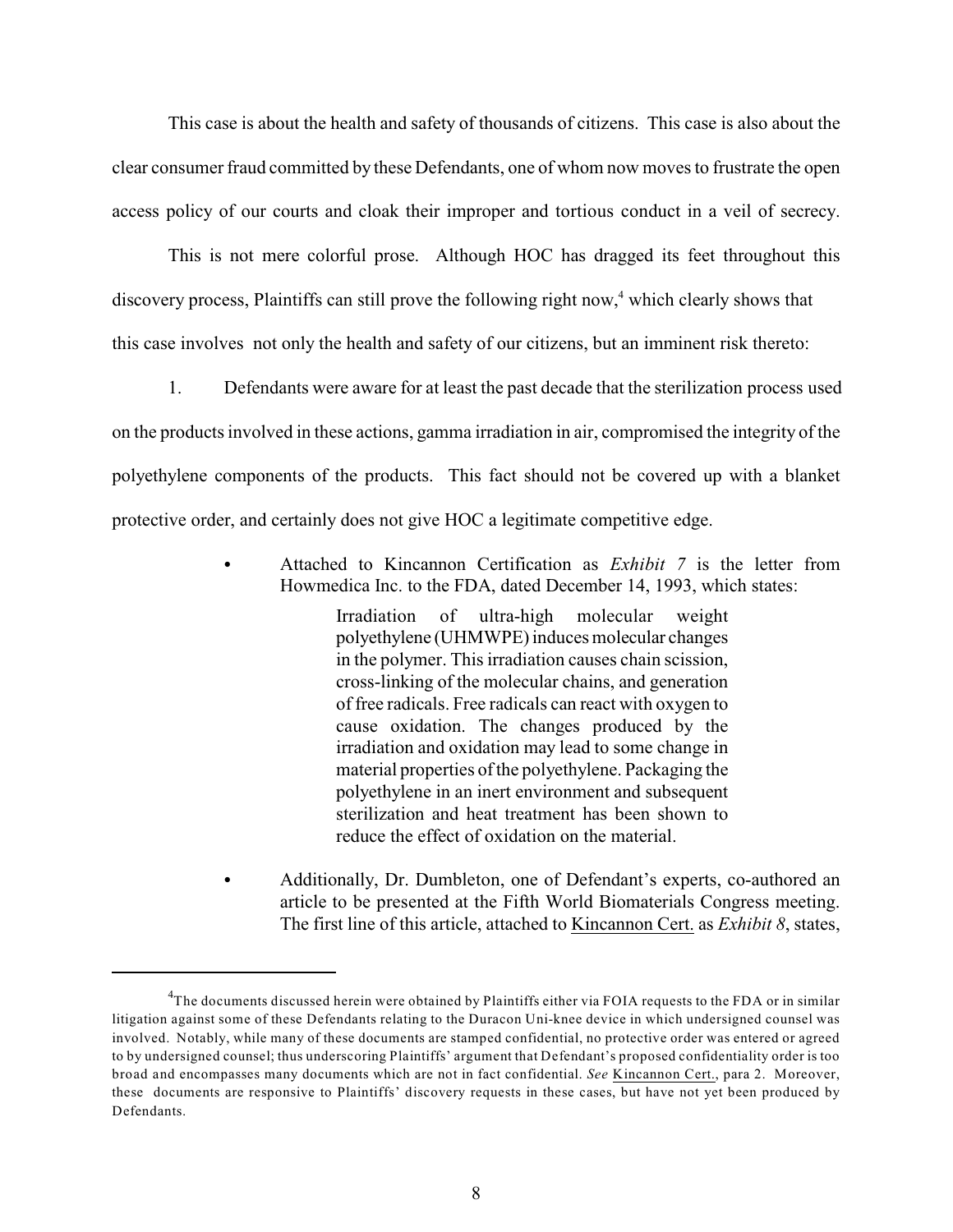"[o]xidation-induced material property changes have been reported in the literature." *Exhibit 8*. That sentence cites to a textbook written in 1981.

- A Howmedica Technical Report, dated April 27, 1993, compared conventional gamma irradiation to gamma irradiation in a nitrogen (instead of air) environment. The conclusion reads, "The UHMWPE [using nitrogen] irradiated sample showed a smaller oxidation peak and a lower oxidation index, both indicating reduced oxidation compared to the UHMWPE/air irradiated sample." Kincannon Cert, *Exhibit 9.*
- An Osteonics report, entitled "R&D Internal Tech Report", dated February 16, 1994, states clearly, "Sterilization by gamma-irradiation induces surface oxidation on UHMWPE. The oxidation induced is influenced by the dose of radiation as well as gas environment. Of the three gas environments investigated in this study, oxidation was least prevalent in specimens packaged and sterilized under argon and most prevalent in those packaged in air. Finally, since neither argon nor nitrogen is incorporated into the surface of UHMWPE, it is reasonable to expect that it measures could be taken to completely exclude oxygen, the potential for oxidation could be avoided." Kincannon Cert, *Exhibit 10*.
- A Howmedica Technical Report, dated March 9, 1995, tested UHMWPE hip inserts that had been sterilized using gamma in air versus gamma in nitrogen, and concluded, "up to 5 million cycles on the hip joint simulator, Method B (N2/heat) reduces the wear rate of UHMWPE by approximately 40% over Method A (Air/irradiated)." Kincannon Cert, *Exhibit 11*. A similar test was done regarding knees, resulting in a Technical Report dated October 20, 1995. That report concluded that, "[t]he present results from the reciprocating pin-on-disk wear test indicate that Method B (N2/Heat) reduces the wear rate of UHMWPE by approximately 68% over Method A (Air/Irradiated). Kincannon Cert, *Exhibit 35*.
- 2. Defendants not only knew that their Polyethylene was defective, they knew the

consequence of that defect.

FDA inspection report, for an October 26, 2000, FDA inspection of Defendant's plant discusses, *inter alia*, the recall of the Duracon Total Knee Posterior Stabilized "(PS)" Tibial Insert, which was recalled because the gamma in air irradiated polyethylene was fracturing, as Plaintiffs have alleged it will. Defendant had a Health Risk Assessment done by a doctor Anthony Hedley, M.D., which is referenced therein. It sets out the effects of the fracturing, and callously states, "[i]n the long term, the patients undergo a revision procedure where the tibial insert is removed and replaced by a new [differently sterilized] Duration packaged PS tibial insert component.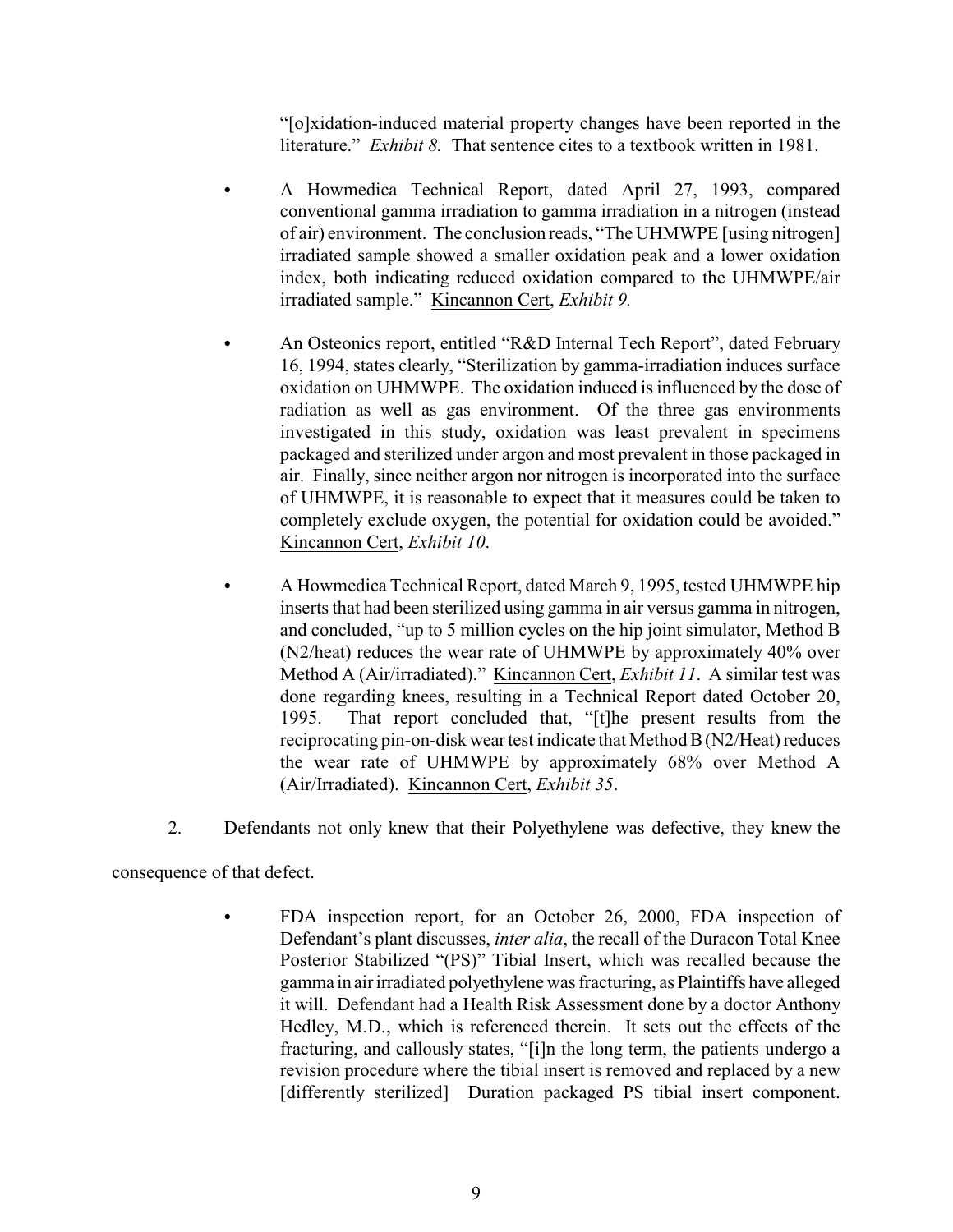Patients remain ambulatory, allowing the capability of returning for an office visit, and eventually to the hospital for revision procedure." Kincannon Cert, *Exhibit 12.*

- The above cited inspection report states with regard to the failure of only the Duracon Total Knee (PS) Tibial Insert, "[t]here were approximately 44 MDR's [FDA requires reports] filed between 1999 and 2001 associated with fractured post necessitating revision surgery and hence serious injury." Kincannon Cert, *Exhibit 12.* Again, this report involves only one device, and for only a limited period of time.
- 3. Defendants are well aware that the premature wear of the polyethylene components

causes little particles of polyethylene to collect and trigger an autoimmune response by the body, known as osteolysis, wherein the body, thinking it has been infected, actually attacks and erodes healthy bone. This leads to the need for a more complex revision and may require bone grafting in order to compensate for lost bone stock.

> A Technical Report, dated, November 2, 2000, analyzed HOC's new polyethylene, Duration Polyethylene. The conclusion section states in relevant part, "The incidence of wear debris induced osteolysis is expected to be lower for Duration IV tibial inserts than control Duration tibial inserts due to wear rates." Kincannon Cert, *Exhibit 13*.

As discussed more fully below, these documents and others demonstrate that Defendants were aware that gamma irradiation in air compromised the integrity of the polyethylene components of their implants, causing them to wear prematurely. They were aware that this premature wear could lead to device failure and serious injuries, including the need for revision surgeries, and the onset of osteolysis. Although these Defendants were aware of these defects, they continued to manufacture, market, and sell these devices.

Thus it is readily apparent that HOC has not overcome the compelling interest of our courts in protecting our citizens with an open court policy and has failed to show good cause for the entry of a blanket protective order which seeks to protect admittedly non-confidential documents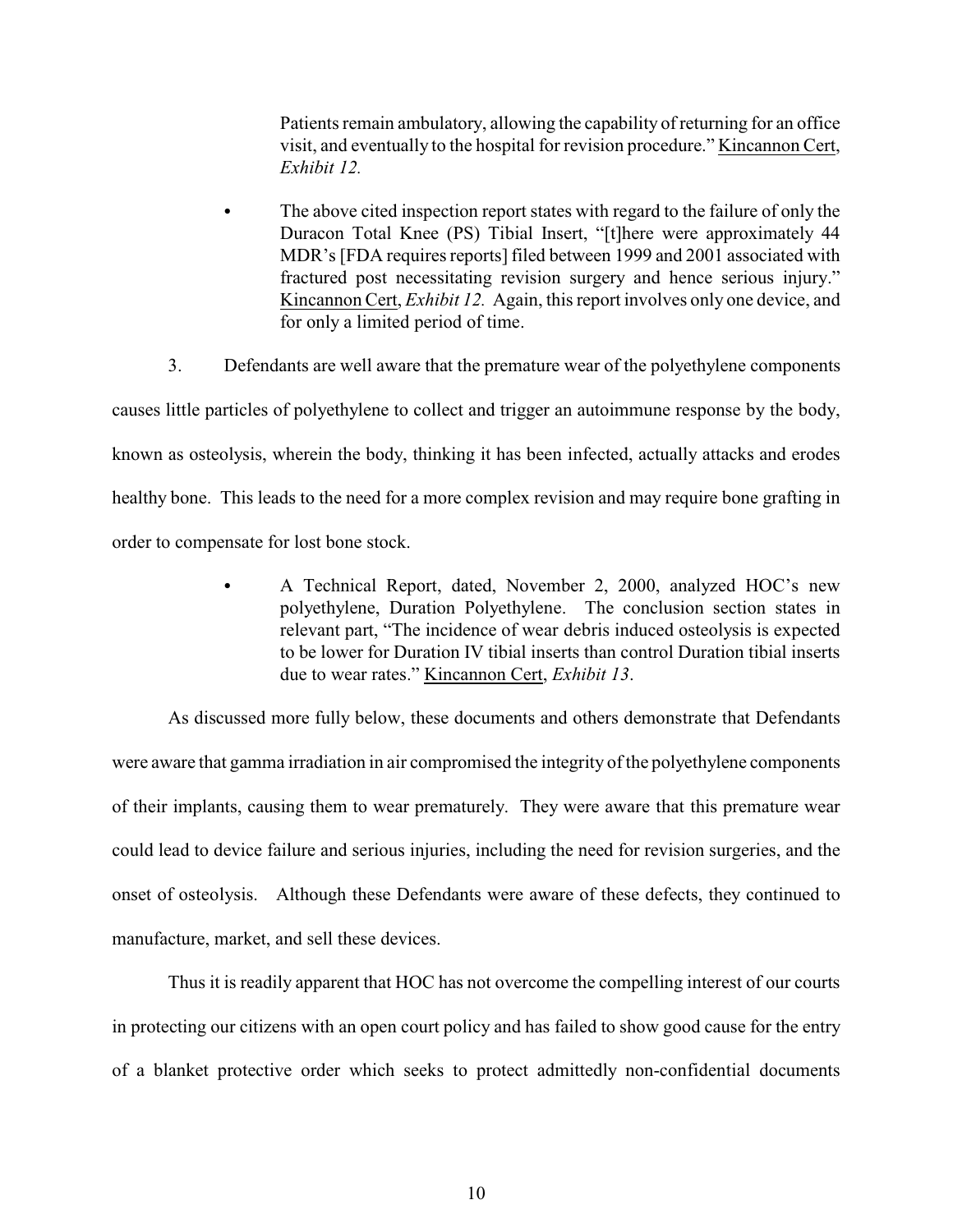(including future discovery documents) and which fails to distinguish what type of protection it claims is warranted. A Court simply cannot order such a sweeping mandate based upon such a dearth of evidence submitted in an effort to carry such a heavy burden.

### <span id="page-13-0"></span>**III. LEGAL ARGUMENT**

#### <span id="page-13-9"></span><span id="page-13-1"></span>**A. Legal Standard and Defendant's Burden of Proof**

The discussion begins with the recognition that New Jersey has a policy of open discovery.<sup>5</sup> Moreover, since these cases involve the health, safety and consumer fraud of New Jersey's citizens, the public interest is amplified.*<sup>6</sup>*

<span id="page-13-2"></span>Furthermore, there is no absolute privilege for trade secrets and similar confidential information. *Federal Open Market Committee v. Merrill*, 443 U.S. 340 (1979); Wright, Miller & Marcus, FEDERAL PRACTICE AND PROCEDURE, § 2043 (1994) at 554-555 ("It is well settled that there is no absolute privilege for trade secrets and similar confidential information; the protection afforded is that if the information sought is shown to be relevant and necessary, proper safeguards will attend disclosure.").

<span id="page-13-8"></span><span id="page-13-7"></span><span id="page-13-6"></span><span id="page-13-3"></span><sup>&</sup>lt;sup>5</sup> See, Jenkins v. Rainner, 69 N.J. 50, 56, 350 A.2d 476, 476 (N.J. 1976) ("Our court system has long been committed to the view that essential justice is better achieved when there has been full disclosure so that the parties are conversant with all the available facts."); *Shanley & Fisher v. Sisselman*, 215 N.J.Super. 200, 215-16 (App.Div. 1987); *See also Medford v. Duggan*, 323 N.J.S.127 (App. Div 1999) ("[o]ur rules of discovery are designed to eliminate, as far as possible, concealment and surprise at trial so that cases are decided upon their merits rather than the skill and maneuvering of counsel.")(*citing Abtrax Pharmaceuticals, Inc. v. Elkins-Sinn, Inc.*, 139 N.J. 499, 512, 655 A.2d 1368 (1995)); *Frankl v. Goodyear*, *supra.,* slip op. at 23 (citing *Hammock* as signifying that "confidentiality orders in pretrial litigation ought not to be approached routinely or casually. Indeed, there are significant public policies that weigh against such casual treatment. New Jersey has a long tradition of openness in judicial proceedings."), Kincannon Cert., *Ex. 3.*

<span id="page-13-5"></span><span id="page-13-4"></span>*See Hammock v. Hoffmann-LaRoche*, 142 N.J. 356, 378 (1995) ("in litigation that comes before our courts, <sup>6</sup> there is a profound public interest when matters of health, safety, and consumer fraud are involved").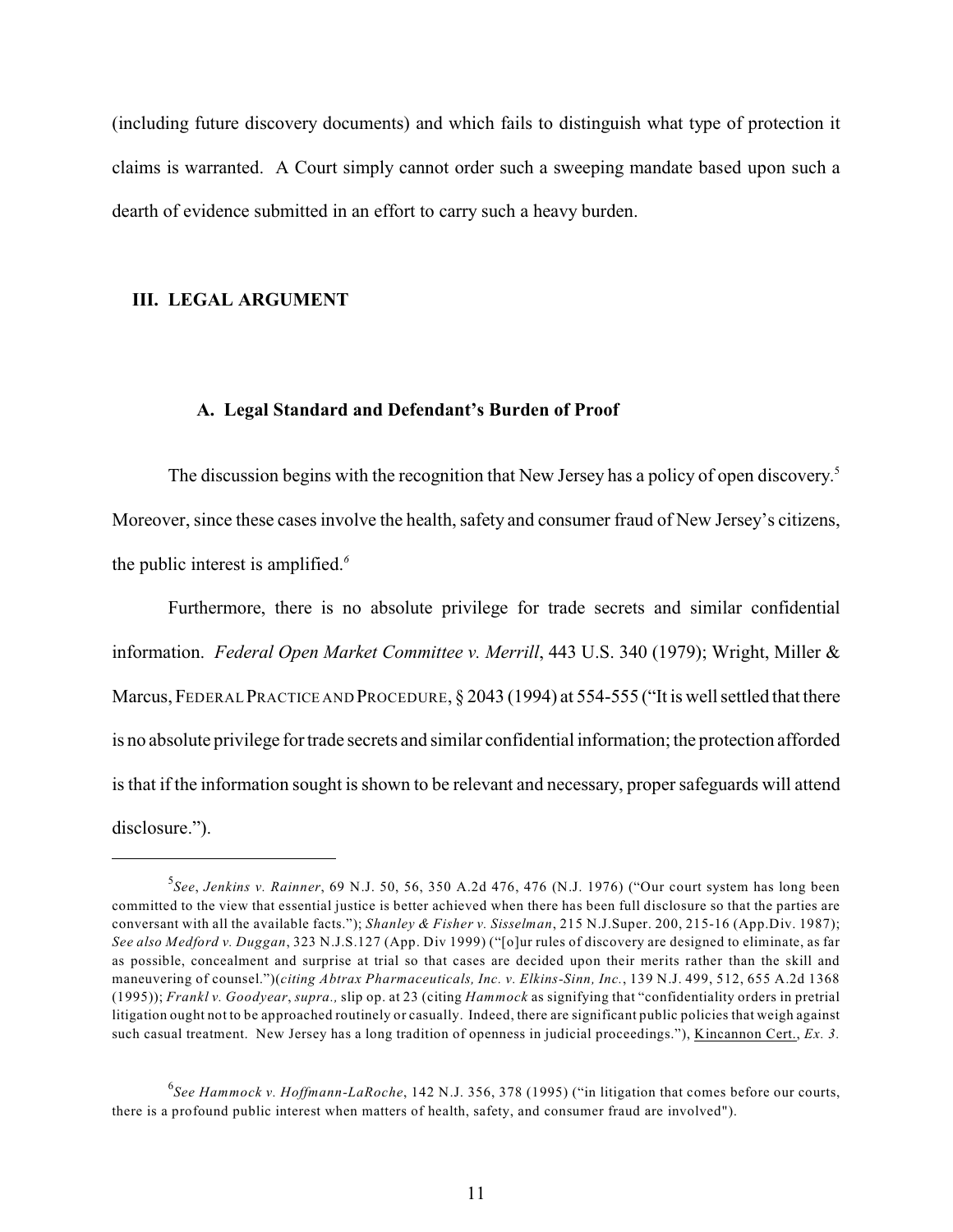<span id="page-14-2"></span><span id="page-14-0"></span>Rule 4:10-3 allows the Court discretion to grant a protective order, but only after the party

seeking the protective order has demonstrated good cause for the order. *See Pansy*, 23 F.3d 772.

In other words, the Court may not exercise its discretion or balance competing interests until HOC

has met the threshold showing of good cause.

In New Jersey, the search for good cause has been aided by the following list of illustrative

factors:

(1) The nature of the lawsuit and the issues raised by the pleadings.

(2) The substantive law likely to be applied in the resolution of the issues raised by the pleadings.

(3) The kind of evidence which could be introduced at the trial, and the likelihood of it being discovered by the pretrial discovery procedure which is the subject of the application for a protective order.

(4) Whether trade secrets, confidential research, or commercial information are sought in the discovery procedure employed, whether they are material and relevant to the lawsuit, and whether a protective order will insure appropriate confidentiality.

(5) Whether the pretrial discovery seeks confidential information about persons who are not parties to the lawsuit.

- (6) Whether the pretrial discovery sought involves privileged material.
- (7) Whether the pretrial discovery sought relates to matters which are or are not in dispute.
- (8) Whether the party seeking discovery already has the materials sought.
- (9) The burden or expense to the party seeking the protective order.

<span id="page-14-1"></span>*Catalpa Investment Group, Inc. v. Franklin Township Zoning Bd. of Adjustment*, 254 N.J. Super.

270, 273-274 (N.J. Super. 1991)(citations and footnotes omitted).

The discoveryat issue involves matters of public health and safety which would be of interest to other litigants. For example, although Defendants were clearly aware of the problems associated with their sterilization technique, the Duracon Total Knee (PS) Tibial Insert (which at all relevant times was gamma irradiated in air) was shipped by the Defendants from April 13, 1995, until September 19, 2001. Kincannon Cert, *Exhibit 12*. Worst of all, Defendants have made clear that their top priority is not the health and safety of their customers, but sales. This attitude is clear in an inter-company correspondence from an Eddie Slater, attached to Kincannon Cert, as *Exhibit 14*,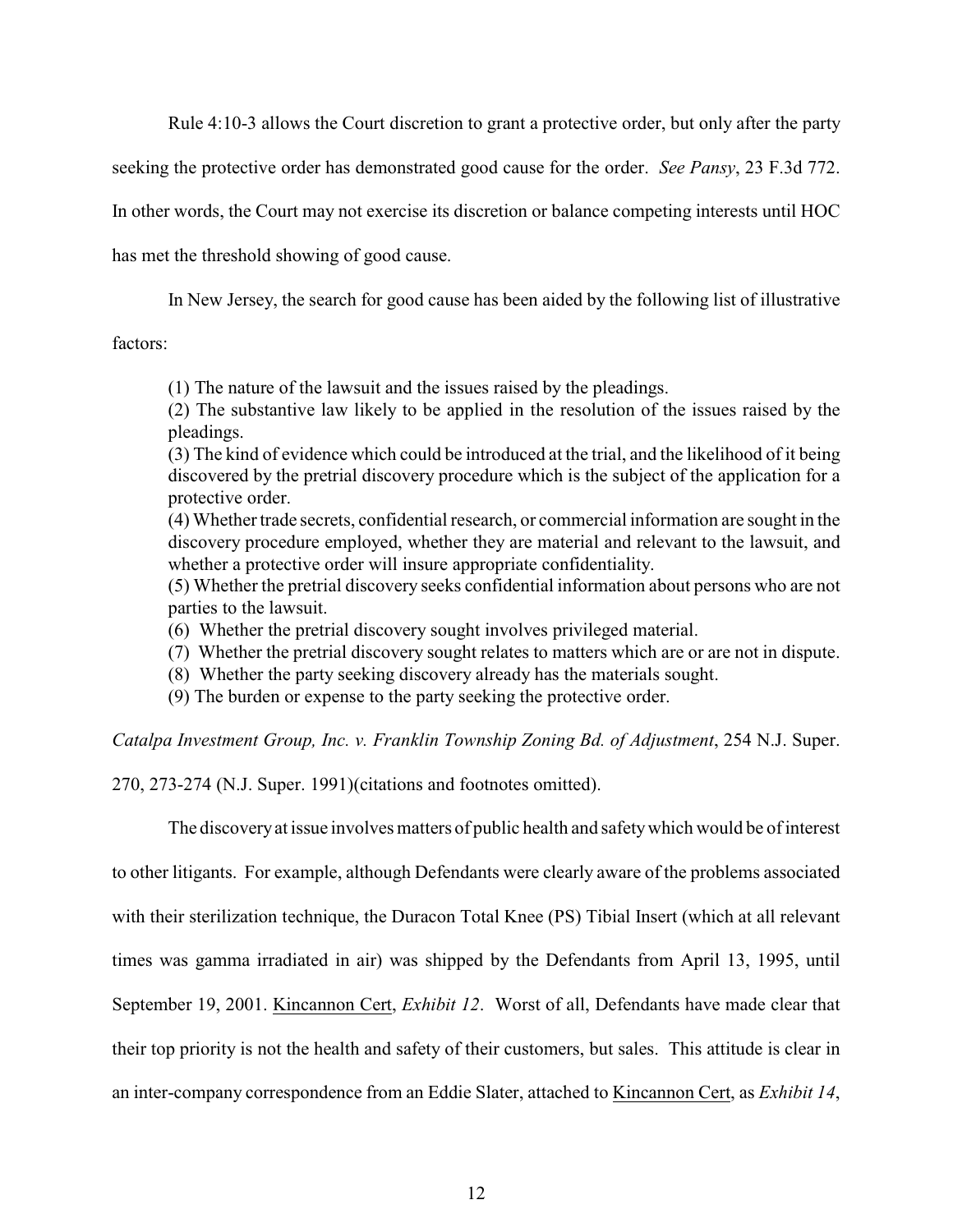which reads in relevant part, "[s]ales of the existing Duracon Uni will continue until adequate inventories of the Mark II version are available to permit the swap out of inventories *without interruption to the programme*." (Emphasis added). HOC's Vice President of Sales, Greg Rainey, concurred with this view when asked about having his sales people in the field versus reporting issues regarding products back to HOC:

"Q. Do you get any kind of regular reporting from them or from a branch manager-

A. No.

Q. - other than sales data?

A. I don't. The commission sales force - you mentioned earlier about putting the people, salespeople, in front of the customer for selling time, filling out reports doesn't do that for us."

Kincannon Cert., *Exhibit 15*, p. 107.

Further, there remain a great number of devices still implanted in unsuspecting patients. For example, a May 20, 2003 correspondence to the FDA from Defendant again regarding the Duracon Total (PS) tibial insert, states that there are 8,956 units estimated implanted. Kincannon Cert, *Exhibit 16.* This is for just one of the devices that falls within the class definition of *Abrams*; yet, it clearly shows that there are literally thousands of defective devices still implanted in patients who have no idea that the device implanted into them may be failing and eroding healthy bone in the process.

Moreover, the information contained in the documents at issue are directly related to the resolution of the merits of Plaintiffs' claims. These factors weigh against a protective order.

<span id="page-15-0"></span>Good cause requires more than mere conclusory allegations; it requires specific examples of harm that could reasonably result from disclosure. *See* Wright, Miller & Marcus, FEDERAL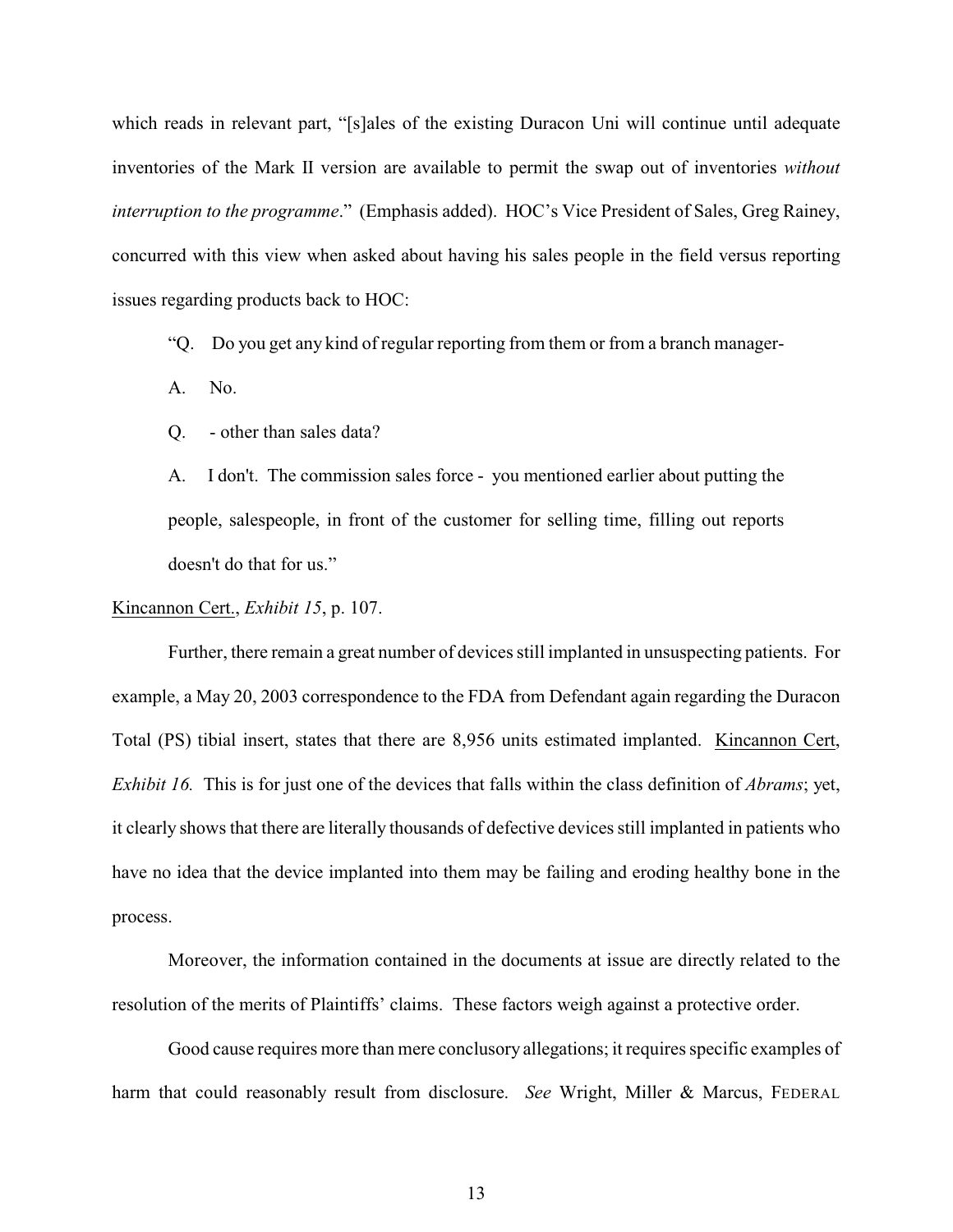<span id="page-16-2"></span>PRACTICE AND PROCEDURE, § 2043 (1994), p. 559; *Glenmede Trust Co. v. Thompson*, 56 F.3d 476, 483-85 (3<sup>rd</sup> Cir. 1995) (explaining that party seeking protective order may not rely upon broad allegations of harm, but must show specific examples); *Cipollone v. Liggett Group, Inc.*, 785 F.2d 1108, 1121 ( $3<sup>rd</sup>$  Cir. 1986) (stating that harm must be significant and not merely trifling). Design drawings, given reverse engineering, for example, simply do not meet the requisite test. The need for specificity rests upon the well-founded public policy that:

<span id="page-16-4"></span><span id="page-16-1"></span>protective orders which would remove portions of the judicial process from public scrutiny cannot be granted with reckless abandon. The public airing of grievances is the fundamental means by which the integrity of the judicial process is preserved. Without a showing of good cause, this principle simply cannot be ignored.

<span id="page-16-0"></span>*Andrew Corp. v. Rossi*, 180 F.R.D. 338, 343 (N.D. Ill. 1998); *see also Hammock*, 142 N.J. at 381

("the person who seeks to overcome the strong presumption of access must establish by a preponderance of the evidence that the interest in secrecy outweighs the presumption"). New Jersey courts, recognizing that because all parties to litigation have a duty to engage in proper discovery, *see* R. 4:10-1 and -2, have likewise indicated that issuance of protective orders should be used sparingly. *See*, *Hammock*, 142 N.J. at 369.<sup>7</sup>

<span id="page-16-5"></span>As discussed fully below, HOC has attempted to meet its burden of good cause based on general categories of documents.<sup>8</sup> Generally, a party seeking a protective order must justify the

<span id="page-16-3"></span> $^7$ Notably, HOC cannot meet its burden of showing good cause by arguing that Plaintiffs are not prejudiced since its proposed protective order will not restrict discovery to Plaintiffs in the instant cases. *Nestle Foods Corp. v. Aetna Casualty and Surety Co.*, 129 F.R.D. 483, 486 and n.4 (D. N.J. 1990)("Litigants are seeking protective orders with increasing regularity.... However, when as here, consent is unavailing the movant seems unwilling or unable to make the required showing – appearing that a protective order should be available for the asking. The law is to the contrary. Parties should not assume that the court will accede to a protective order because no substantial harm to the party opposing the application can be shown.").

 ${}^{8}$ The categories used by HOC simply are not useful. In addition, the use of categories makes no sense. Here, where Defendants have been sued hundreds or thousands of times, internal indices of documents would likely have been produced simply for the purposes of sound and efficient case management. Since HOC unilaterally refused to answer discovery on these other cases, deeming it "irrelevant", this information is not before the Court. *See*, Kincannon Cert., *Ex. 17*.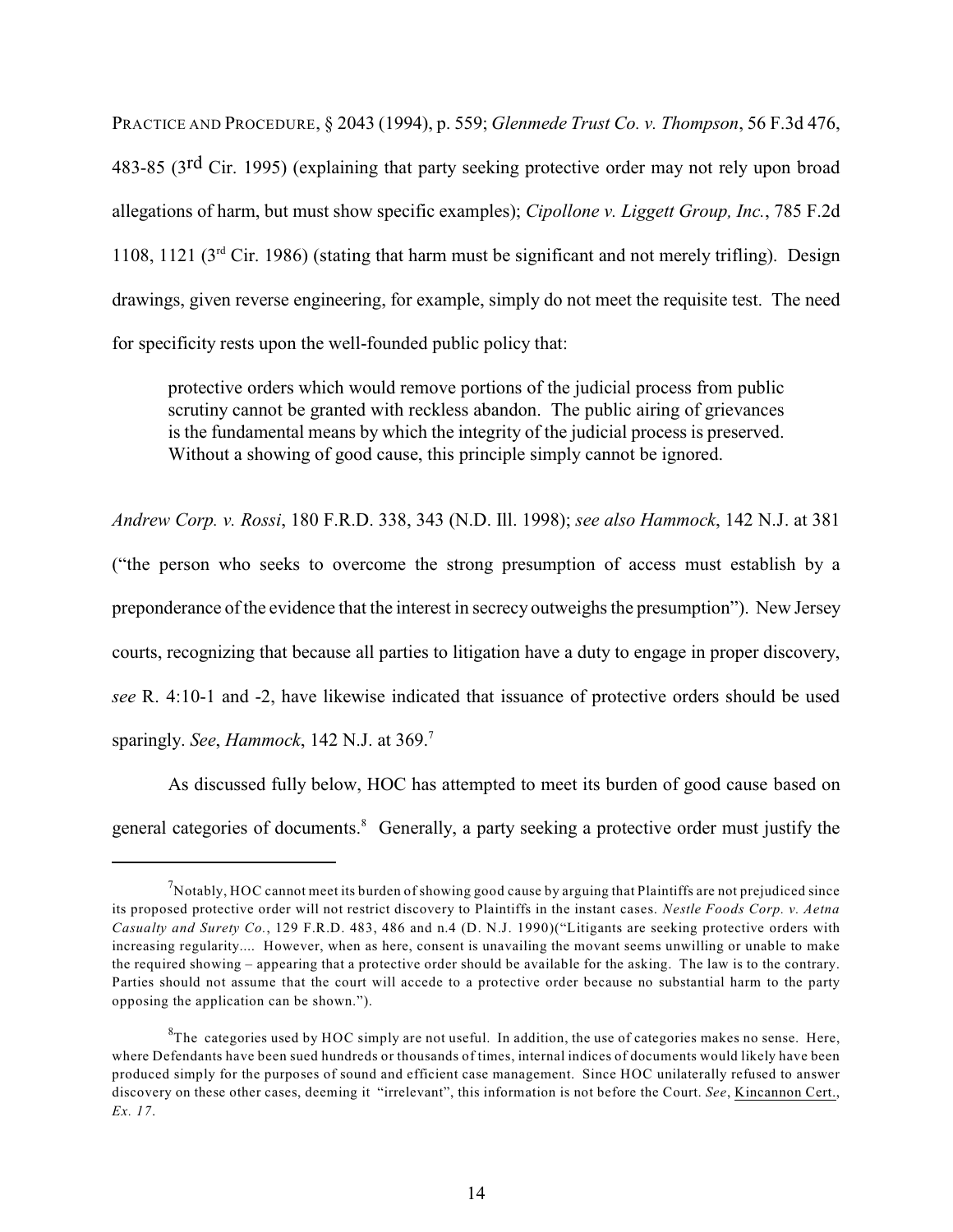<span id="page-17-3"></span><span id="page-17-0"></span>confidentiality of each and every document for which a protective order is sought. *Pansy*, 23 F.3d at 786-787; *see also Frankl v. Goodyear,* Kincannon Cert., *Exhibit 3*, p. 40-41 ("Even if, as B.R. contends, each of the subject documents contains matters that should not be disclosed, it is not clear whether at least some parts of the documents nevertheless should be made available....[I]t may be feasible to redact the documents in some fashion that accommodates both the interests of Goodyear and those of the intervenors and the public at large."). Absent this required specificity, any protective order based on general categories, without a review of each document, will certainly encompass documents that do not contain trade secret or confidential information and will therefore be too broad. It is ultimately the Court, not the Defendant who must decide whether a particular document is entitled to judicial protection. If the Defendant were allowed to identify groups of documents rather than specific documents, it would become a "self-appointed censor." *See United States v. IBM Corp.*, 82 F.R.D. 405, 409 (N.D. N.Y. 1973).

<span id="page-17-2"></span><span id="page-17-1"></span>It is also important to note that even if HOC establishes "good cause" for some documents, no decision warrants expanding that result to all documents on HOC's statements that its trade secrets are inescapably "co-mingled" with non-privileged documents. *See*, *Pansy*, 23 F.3d at 786 (a proponent cannot generally fulfill its burden based upon the subject matter at issue, but must satisfy the good cause standard for each and every individual document sought to be concealed). This is a clear flaw in HOC's argument, as HOC's counsel has acknowledged in open court that some of the documents that are the subject of this motion are not confidential. Kincannon Cert, *Exhibit 1,* Transcript (6/17/03), p.33:5-34:1. Indeed, such co-mingling could be considered as evidence that HOC does not treat its own trade secrets internally with the degree of care the law requires.

Finally, in addition to failing to particularize its "good cause" arguments, HOC has also failed to distinguish between the categories of information, uniformly characterizing all the alleged secret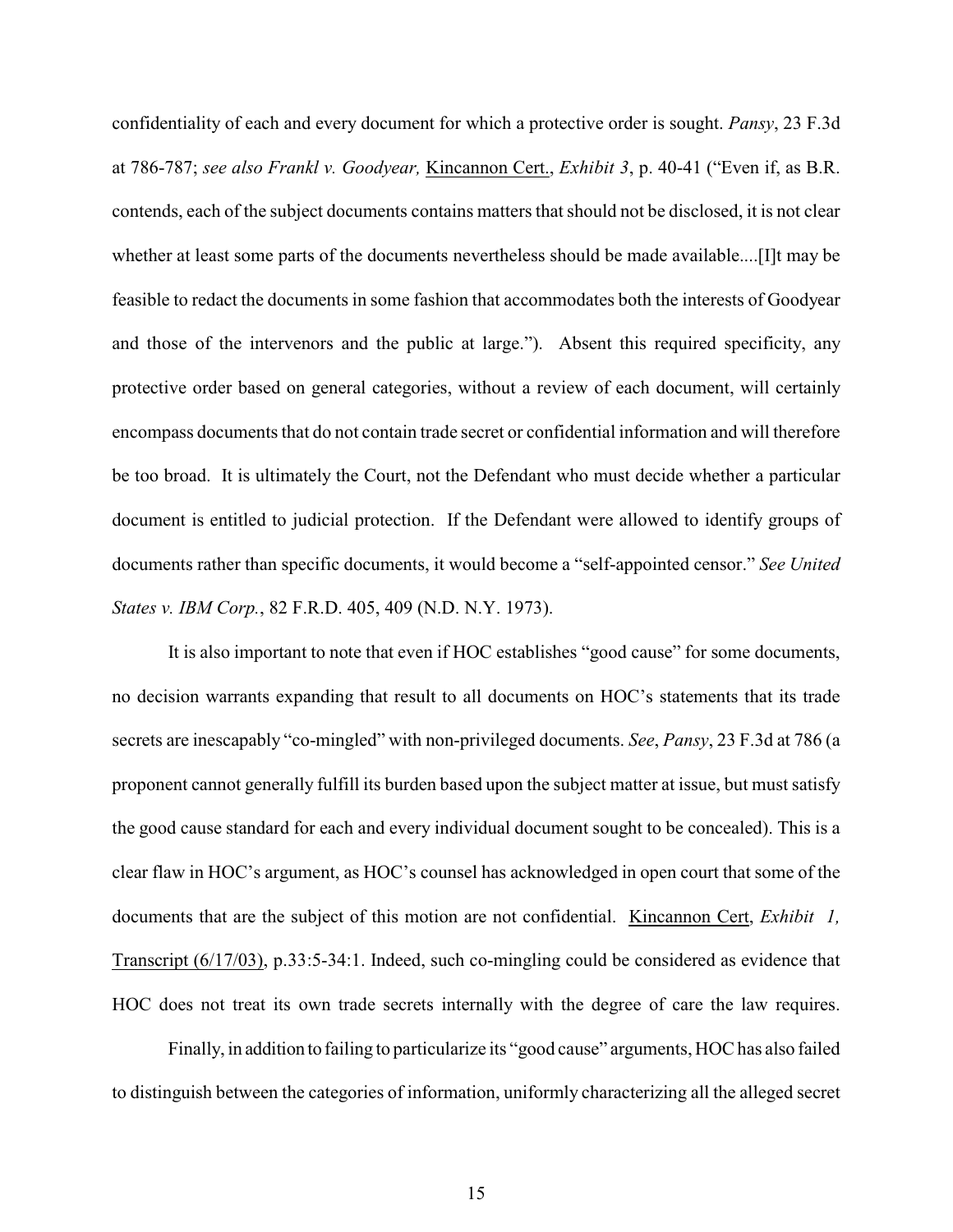information as "trade secret, confidential or proprietary." Yet, this is an important and necessary distinction recognized by the New Jersey courts, as our caselaw provides less protection for confidential or proprietary information than trade secret information and requires a compelling reason to keep them sealed. *See Hammock*, 142 N.J. at 383-384 ("Confidential information and proprietary information are not entitled to the same level of protection from disclosure as trade secret information...While a justification for sealing trade secrets may be more readily established, it is more difficult to seal proprietary information.").

### <span id="page-18-2"></span><span id="page-18-1"></span><span id="page-18-0"></span>**B. HOC Has Failed to Establish Good Cause for a Protective Order for Its Categories of Documents**

As an initial matter, it is easy to see the failure of HOC's argument by what is missing from its submittal. The rules regarding the protection of trade secret or other proprietary competitive information only apply if the circumstances indicate  $(1)$  a competitive market,  $(2)$  the documents are relevant to a basis of competition, and (3) the information has never been shared; otherwise, there is no competitive harm to the disclosure of the information. *See generally, Smith v. BIC Corp.,* 869 F.2d 194, 200 ( $3<sup>rd</sup>$  Cir. 1989).<sup>9</sup>

<sup>&</sup>lt;sup>9</sup> Factors for consideration as to whether information is a trade secret include: (1) the extent to which the information is known outside of the owner's business; (2) the extent to which it is known by employees and others involved in the owner's business; (3) the extent of measures taken by the owner to guard the secrecy of the information; (4) the value of the information to the owner and to his competitors; (5) the amount of effort or money expended by the owner in developing the information; and (6) the ease or difficulty with which the information could be properly acquired or duplicated by others. *Smith v. BIC Corp.*, 869 F.2d 194, 200 (3<sup>rd</sup> Cir. 1989). As will be discussed in further detail, much of the information in these documents is known outside HOC's business, as the industry is relatively standardized and regulated by the FDA and/or is of little value to competitors.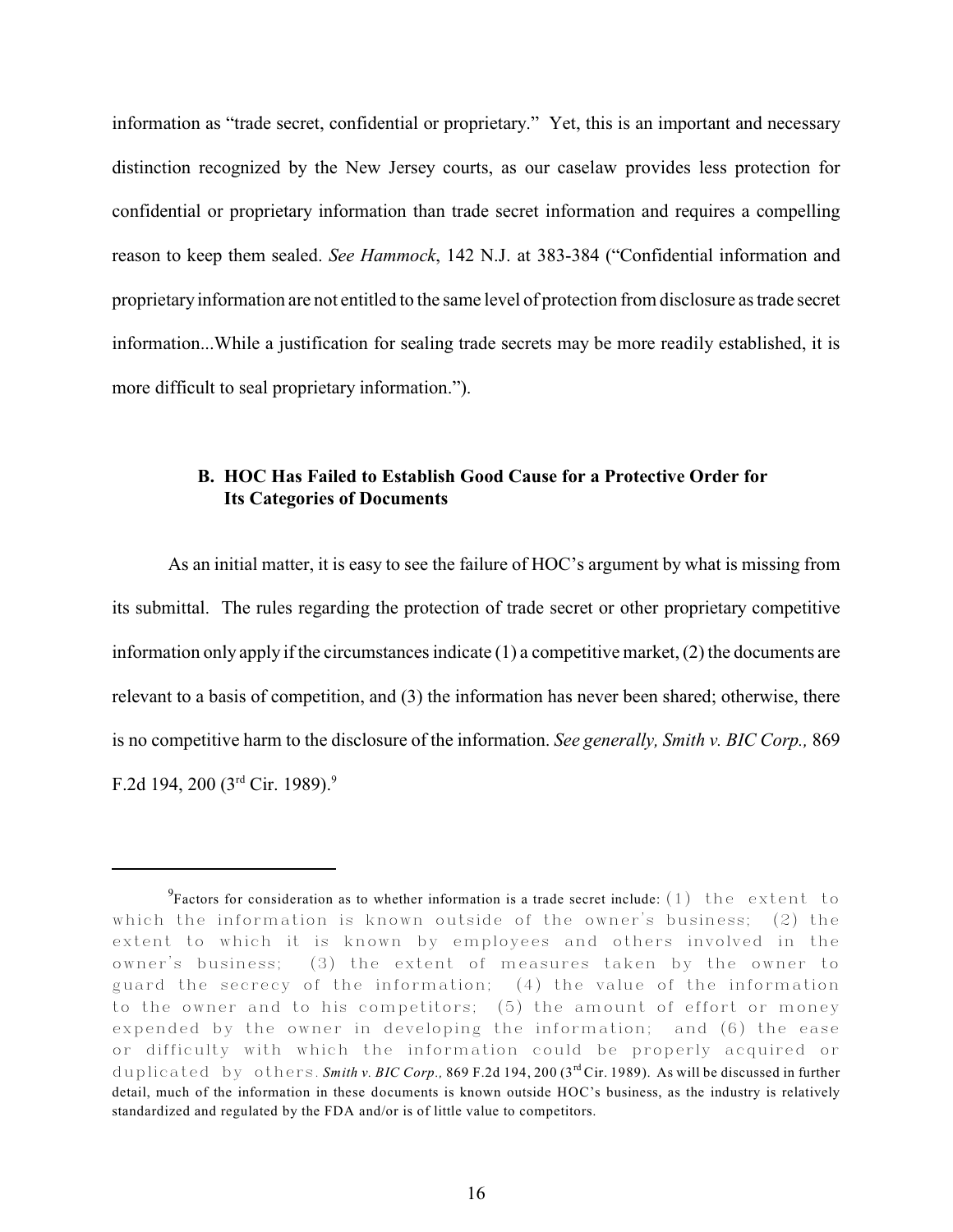A failure of HOC's argument is that much about the medical device manufacturing industry is standard and common knowledge. This is necessarily true because the FDA has promulgated stringent guidelines associated with the manufacture of these products, including material composition, sterilization procedures, evaluations, testing and project management. *See, e.g.,*FDA's Design Control Guidance for Medical Device Manufacturers, attached to Kincannon Cert. as *Exhibit 18*. Much of the innovative research is done by universities or other public entities and that information is shared throughout the industry in meetings such as Orthopedic Research Society meeting or the Bio-materials meetings, and then manufacturers take that information and use it in their own products. The manufacturing process is routine and it has limitations with respect to how a manufacturer can deviate from the standard procedure.

Even product development is governed by regulations, which do not put the emphasis on innovative technology. A leading trade publication has noted:

New products in orthopedics are generated routinely by simply rearranging the sizes, shapes, and materials of the old components, generally not a very expensive process.

#### Kincannon Cert., *Exhibit 19*, p.2.

There is no evidence showing that HOC is competing based on break through products. Indeed, Since the late 1970s, there have been very few technological innovations by Stryker Howmedica or its predecessors in the development of total knee or total hip arthroplasty:

> The mid-1970s signaled the start of the modern era of total knee arthroplasty. Although the Total Condylar and kinematic prosthesis were effective in the long term, the few failures that did occur led to evolutionary designs that are still in use today; only a few minor changes were made to the original design.

Kincannon Cert, *Exhibit 20*. Rather, all of the evidence suggests that orthopedic implants compete based on relations between sales people and the doctors who buy their products. The July 2002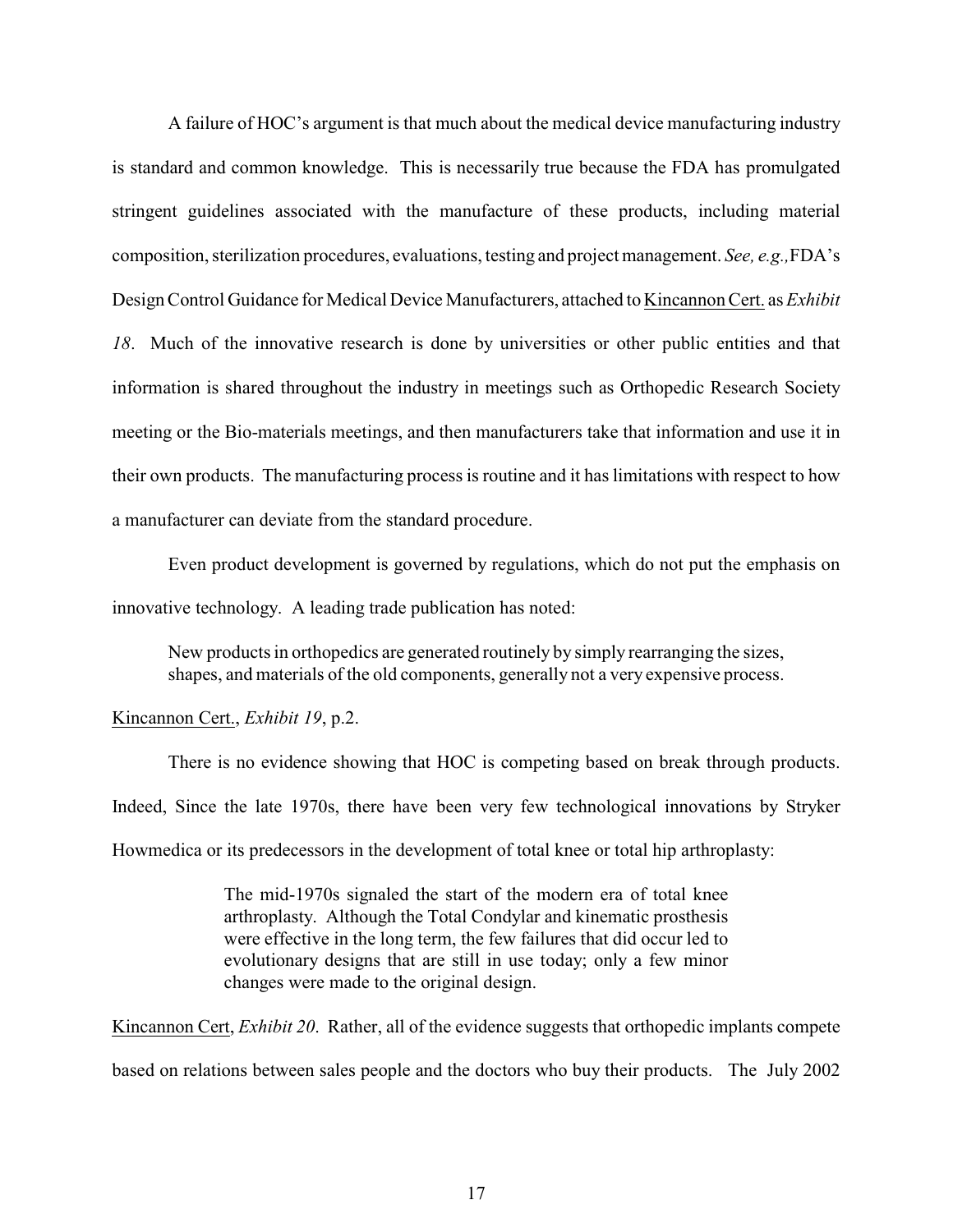addition of Orthopedic Network News, confirms this with research establishing that a sales force is generally the biggest expense of a company, which dwarfs that spent on R&D. Kincannon Cert., *Exhibit 19*, p.2. Mr. Rainey, HOC's Vice President of Sales, highlighted the importance of sales at a recent deposition, stating that if HOC lost a salesmen, "[y]ou will lose 30 to 40 percent of the business almost immediately. In some cases I've seen it where we've lost 100 percent of the business in a day." Kincannon Cert, *Exhibit 15*, p. 58:5-8. When asked why HOC was slightly below its national average with respect to sales of knee devices in New Jersey, Mr. Rainey responded that HOC was being outsold in New Jersey. Kincannon Cert. *Exhibit 15*, p. 80:6.

As further evidence of lack of competitive market and standardized industry, HOC has alleged the affirmative defense of state of the art; thereby planning to justifyits problems by claiming everyone was doing it.

Even if there is real competition in the industry, in order for documents to be trade secret or otherwise protected, the information must form a basis of the competition. Products that are no longer manufactured, were designed poorly and were irradiated in air do not qualify.

Plaintiffs maintain that the PCA Hip System is no longer manufactured and sold; however, HOC claims in its brief that documents associated with the PCA Hip System should be confidential because the PCA Hip System is manufactured on a case-by-case basis or as needed. Motion, p.4. What does that mean? Is it enough to meet the threshold requirement of a competitive interest? Presumably, this statement could be made for any device to keep from having to admit it is obsolete, as long as the manufacturer retained the designs and materials necessary to create one. HOC contradicts this statement, or at least neglects to qualify their statement about the PCA Hip System later in its brief, when it refers to the PCA Hip System as a product no longer manufactured. Motion, p.17. For confirmation that this product is no longer manufactured, Plaintiffs obtained a copy of the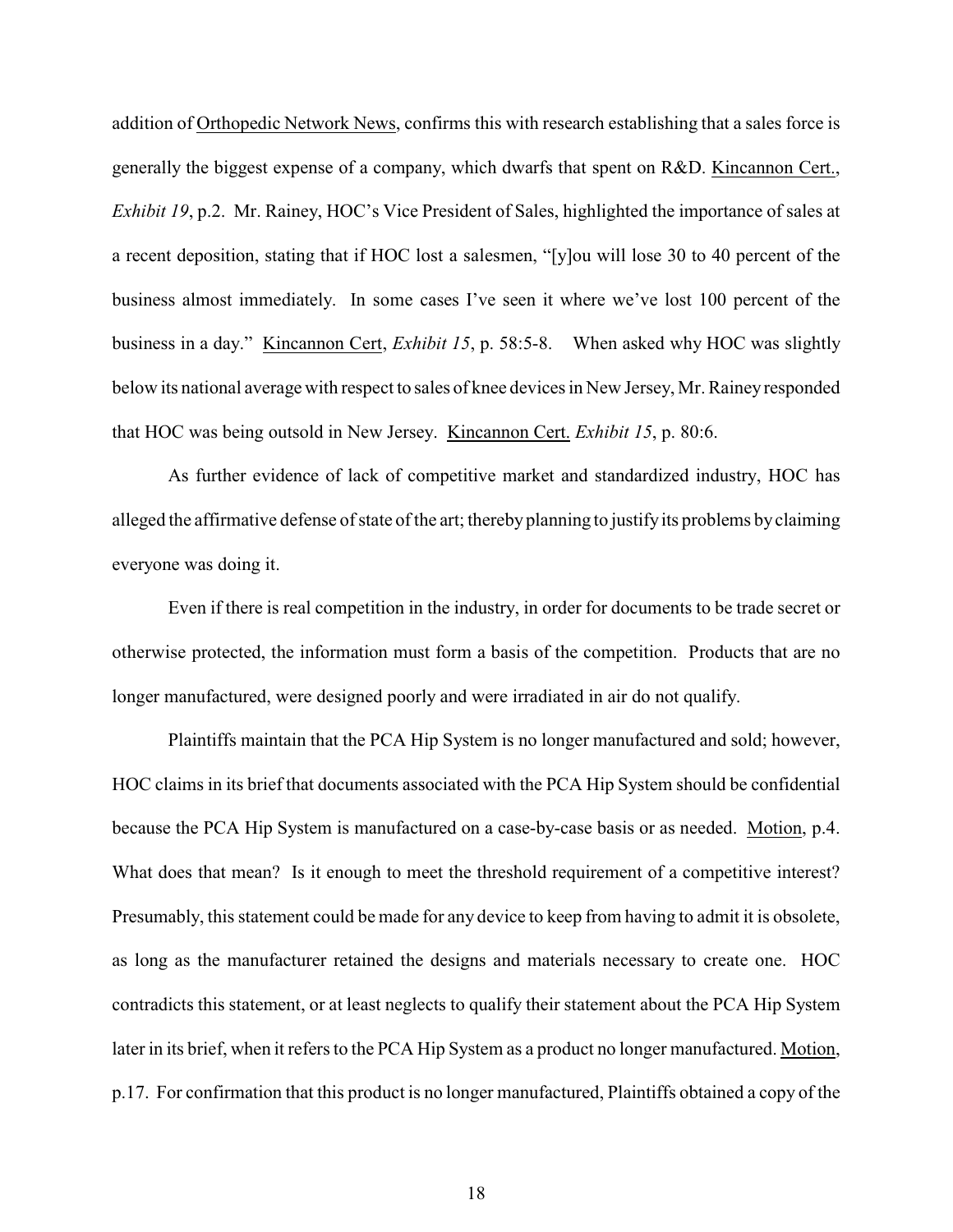April, 2003 Orthopedics Today magazine, which contains a listing of hip systems offered for sale this year. Kincannon Cert., *Exhibit 21*. The PCA Hip System is not among the products listed, not even in the section on products for revisions.

HOC has failed to cull out subsets of documents or documents dealing with products or designs that are no longer being used and for which HOC therefore has no proprietary interest. For example, the first category of documents contains Engineering Change Notices ("ECN"), depicting changes or modifications in the design of a product. Certainly, if a design is changed to remediate a device failure, HOC would have no proprietary interest in the original flawed design. However, HOC's proposed order would cover these documents as well. In effect, evidence of knowledge of a known defect in products sold or being sold would be covered up, even for products that are no longer manufactured by HOC.

Another example is HOC's sterilization specifications/sterility records category. Plaintiffs are aware that each of the personal injury Plaintiffs' products was sterilized by a technique called gamma irradiation in air, and its effects on the UHMWPE component of these devices is one of the causes of premature failure of Plaintiffs' devices. The class action is limited to devices manufactured, sterilized and implanted between 1992 and 1996 using the gamma irradiation in air technique. This is significant because that sterilization technique is no longer used by Defendants or any other manufacturer to sterilize their products, a fact HOC fails to acknowledge in its brief. Accordingly, relevant documents relating to the sterilization of Plaintiffs' products would not be trade secret, as they relate to an obsolete method of sterilization.  $\overline{HOC}$  claims its unique sterilization standard distinguishes its products from products of its competitors, giving it a competitive advantage. Motion, p.9. It is unclear if HOC is referring to its current sterilization standard or the standard no longer used. Regardless, as noted above, there is no harm in disclosure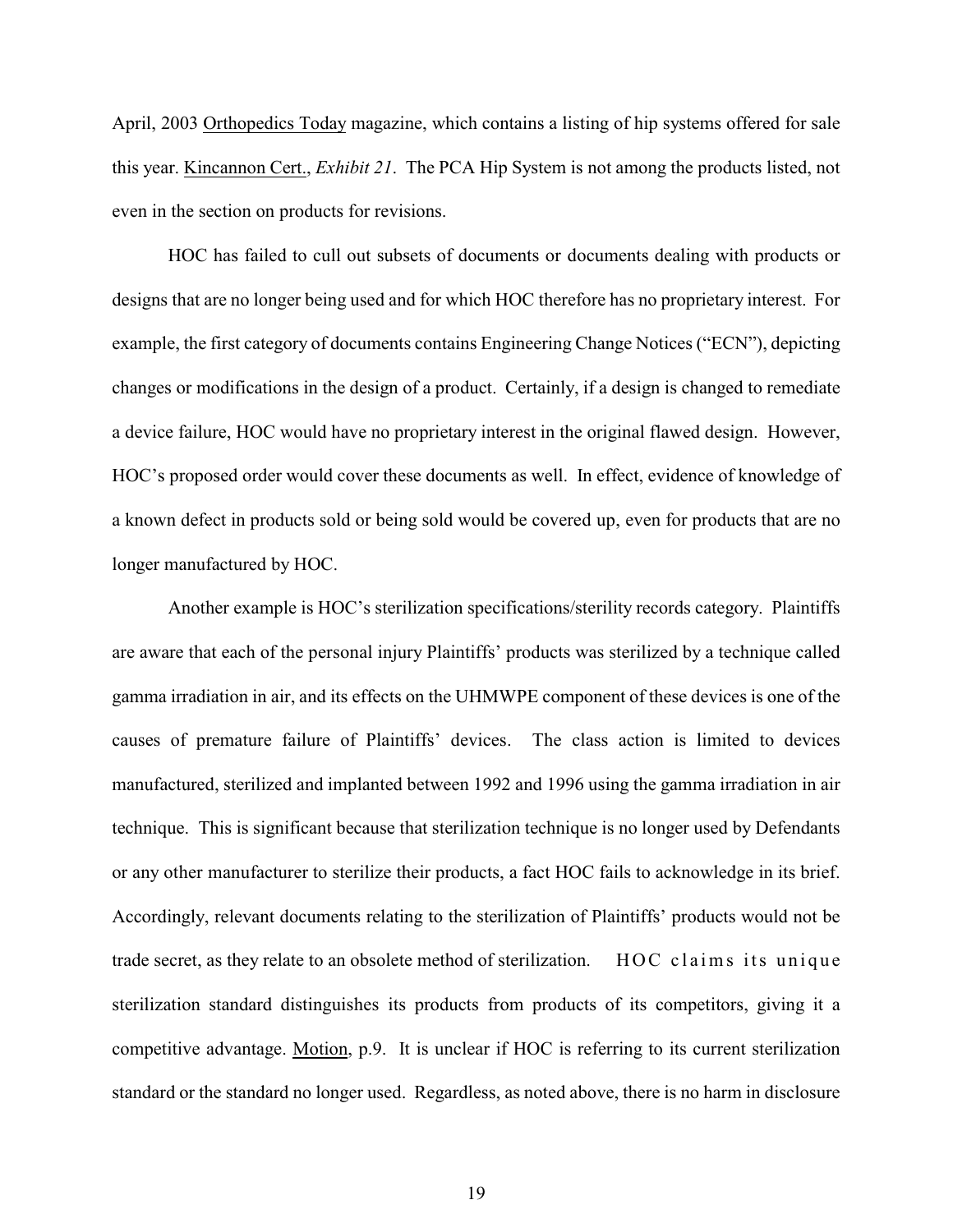of a method no longer used and that was in fact admittedly bad for certain products. Kincannon Cert, *Exhibit 22; Exhibit 7.* Further, the current sterilization process is not relevant to Plaintiffs' products. 10

In submitting the certification of Paul Serekian, vice president of Advanced Technologies, HOC has not connected discovery about old and discarded technologies with new or advanced technologies, assuming there are any. HOC never explains what advanced technologies does in terms of new research and how that relates to their products and Plaintiffs' discovery requests. Without this explanation, Mr. Serekian's certification is irrelevant to the issues at hand.

Finally, much of this information HOC seeks to capture in its broad confidentiality net includes information submitted to the FDA or which has otherwise been shared with third parties.

Some of the information as described by  $HOC<sup>11</sup>$  can be found in documents already produced by HOC. For example, the package inserts, previously produced, contain the materials included in the products. Kincannon Cert, *Exhibit 23*. In response to Form (C)(4) Interrogatories for Plaintiff Bisirri, HOC produced a document entitled "Scorpio Total Stabilizer Revision Knee System Surgical Protocol", bates numbered HOC/BISIRRI 000101-000118. Bates stamped pages HOC/BISIRRI 000117-000118 provide drawings of various components of this device, as well as charts with various measurements for the components. Kincannon Cert, *Exhibit 24*. The package insert for Plaintiff Bisirri's device, HOC/BISIRRI 000120 contains a listing of the materials used in

 $10$ Interestingly, despite HOC's claims of a unique sterilization technique allegedly giving it a competitive edge over its competition, HOC still loses 30%-40% and possibly 100% of its business when it loses a salesman. Kincannon Cert., Ex. 15 p.58:5-8. Additionally, no brochure or talking point document for doctors has been produced that references this claim on a unique procedure, and such a document would be responsive to Plaintiffs' discovery requests.

 $^{11}$ Given the general manner in which HOC discusses these categories and lack of detail provided by HOC, Plaintiffs have a serious problem understanding what these categories mean and how a document allegedly ends up in one or another category. Thus, Plaintiffs are unable to discuss the specific categories of documents. It seems that if this was an honest assessment, more information would have been made available.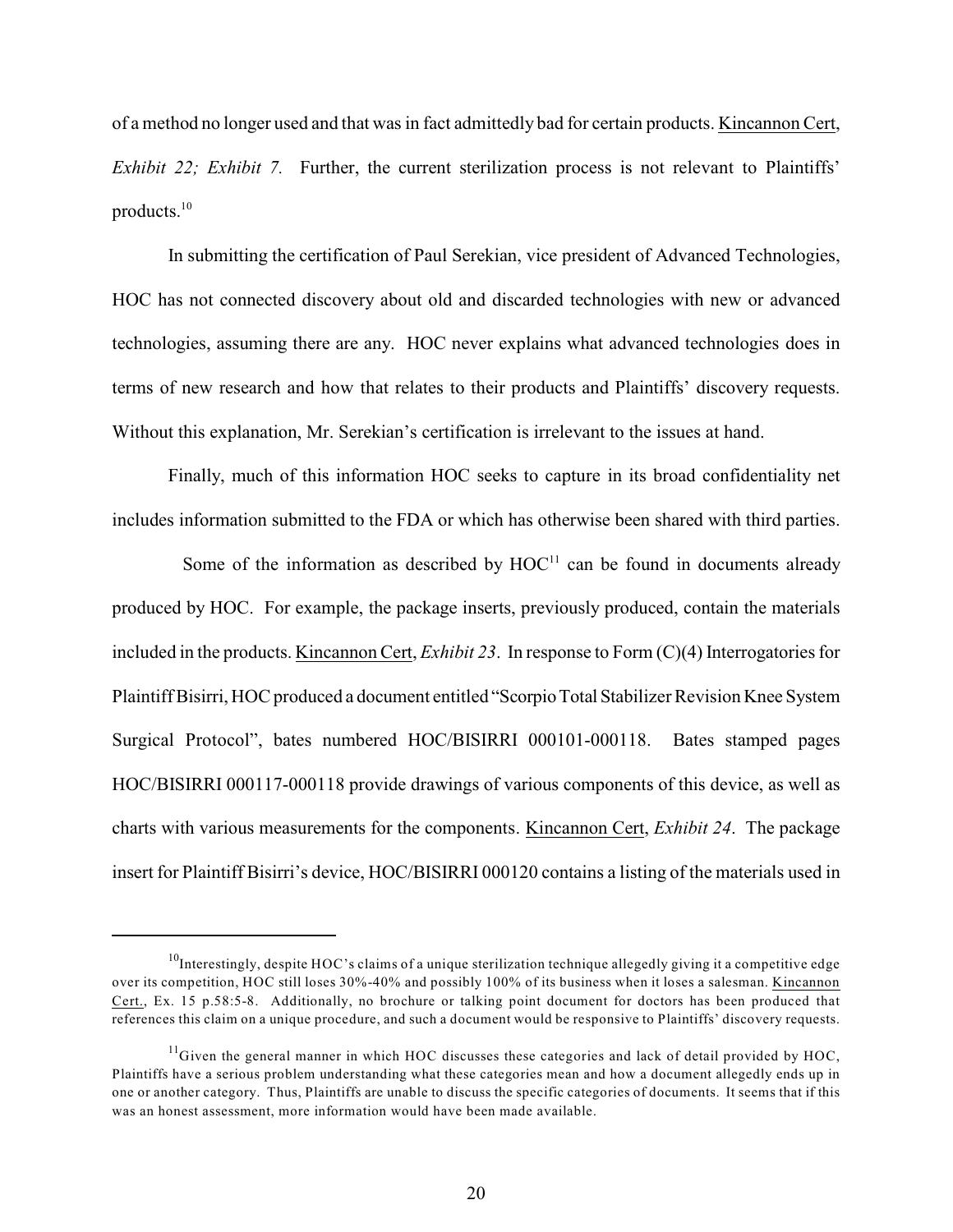the various components. Kincannon Cert, *Exhibit 23*. Documents produced in response to class discovery also provide some of this information. *See* Kincannon Cert, *Exhibit* 25, *Exhibit 26*. Brochures and other advertisements and references also provide information regarding the sizes, coatings, materials and finishes. Kincannon Cert, *Exhibit 27*. Moreover, templates of the devices are available to customers to insure proper fit of the device in the patient. *See* Kincannon Cert, *Exhibit 28*. Finally, documents incorporate technical research such as the geometric placement of the implant in the body would not be confidential, as it is provided in the surgical technique brochures already provided in discovery, *see, e.g.,* Kincannon Cert, *Exhibit 29*, and is information that must necessarily be communicated to doctors who are actually implanting the device into a patient. Motion, p.11. *See Subcarrier Communications, Inc. v. Day*, 299 N.J. Super. 634, 646 (App. Div. 1997)("A lease form or template which a company distributes to its customers is not a trade secret.").

<span id="page-23-0"></span>HOC has produced technical reports in prior litigation without a protective order, which it now claims is necessary. In an effort to mitigate this problem, HOC claims that the reports previously produced are not the subject of this motion and will be produced herein. Motion, p.11. However, HOC fails to disclose why some technical reports are confidential and some are not. Plaintiffs' counsel was the recipient ofsome of these previously produced technical reports in a prior case and many of these reports were not specific to products, but to general research, *e.g.*, Kincannon Cert, *Exhibits 9-11, 35,* and were clearly responsive to Plaintiffs current discovery requests. Accordingly, HOC's attempts to argue that certain other non-descript technical reports are confidential and should be the subject of a protective order are suspect, particularly with no basis given to distinguish them from previously produced reports.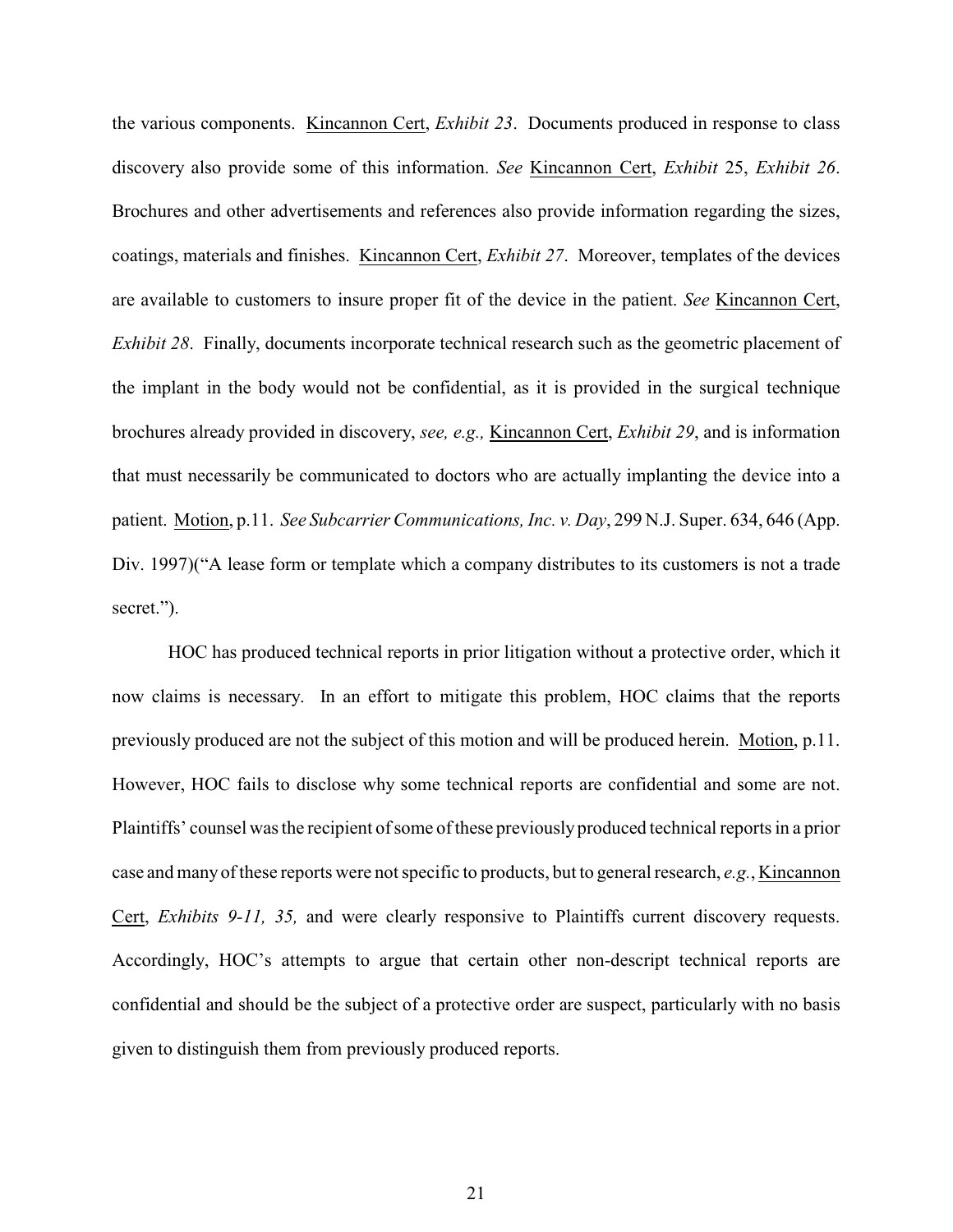Further, documents submitted to the FDA contain specifics regarding the manufacturing and sterilization process, as well as material composition. *See*, Kincannon Cert, *Exhibit 30*.To the extent HOC continues to claim it has a unique material specification above the required standards, this information would surely not remain a secret, as it would be used as a marketing tool to distinguish HOC's products from competitors'.

In addition, given HOC's description of these documents, much of the information contained therein could be obtained by reverse engineering. For example, it would be easy for a competitor to get a device and physically measure it to obtain angle, width, height, depth, diameters and crosssection, which (according to HOC) is what some of these documents entail, and forms the basis of HOC's argument that they are entitled to protection. Further, the package inserts accompanying the products, (already provided by Defendants in discovery) also provide some of this information. Kincannon Cert, *Exhibit 23.*

Notably, HOC claims it utilizes unique material specifications for its products and thereby admits that it deviates from the mandated material standards required by the FDA. Therefore, in order to get approval to use such materials, HOC would have been required to demonstrate to the FDA that its unique materials were substantially similar to the approved, standard material, which is a substantial burden and would likely require considerable testing and possibly even animal testing. Plaintiffs' discovery requests included information about any deviations from applicable standards, so this testing material would be responsive, but such information has not been produced and does not appear in the descriptions of any of the documents that are the subject of this Motion. Accordingly, HOC's claim of using materials that deviate from those required by the FDA is dubious, and this negates HOC's good cause arguments. The same is true of HOC's claim of a unique sterilization method. The FDA has promulgated sterilization standards, which must be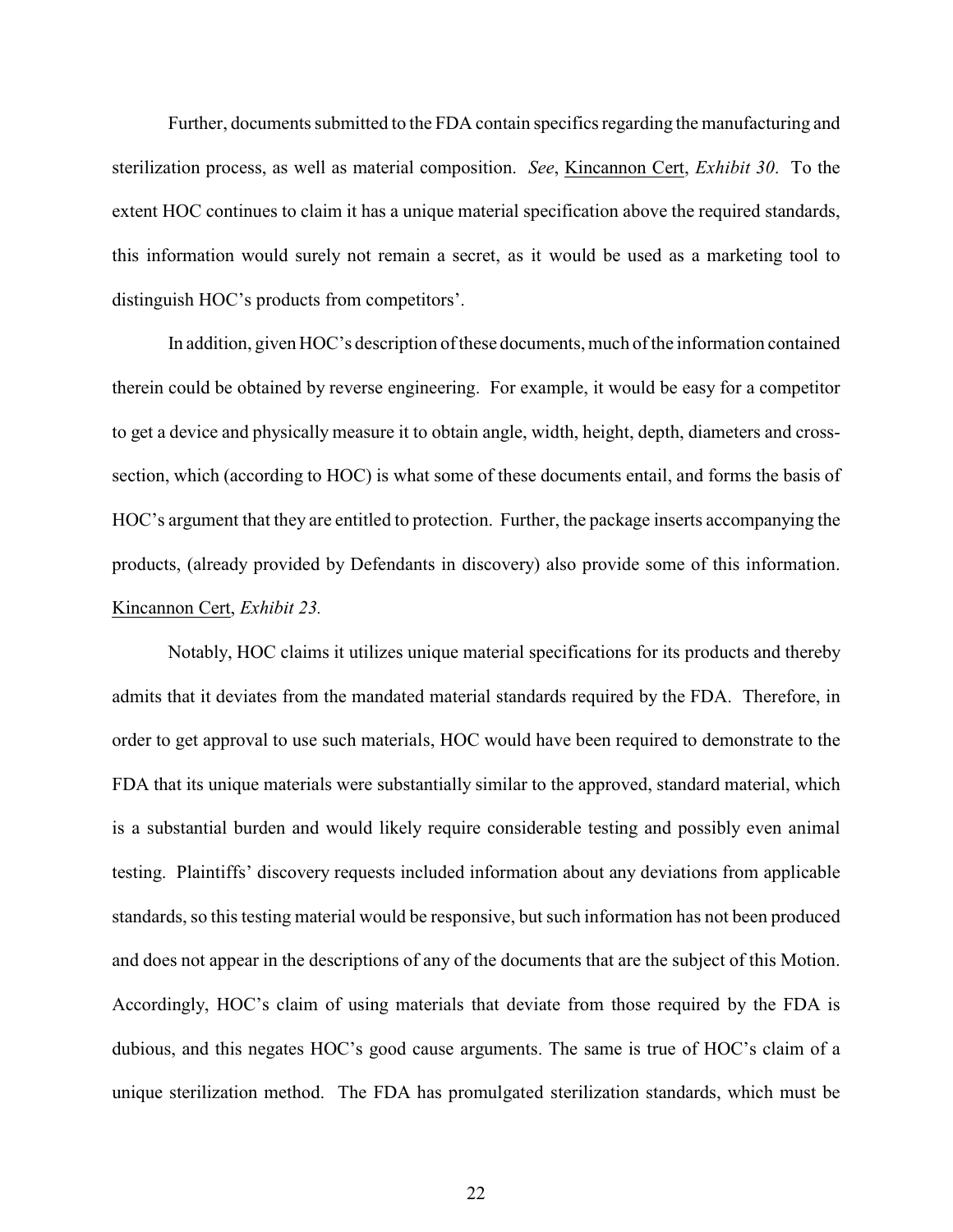followed, absent substantial testing to establish that the deviations are substantially similar to the approved methods. Kincannon Cert, *Exhibit 31*. Thus, the claim of a unique process itself is further suspect.

#### <span id="page-25-0"></span>**1. HOC speaks in general terms, but specificity is required**

HOC's submittal islacking in other respects as well. Assuming *arguendo* that HOC's 6000 document haystack contains certain documents that contain trade secret or confidential information, based upon the information provided by HOC, neither Plaintiffs nor the Court are able to ascertain which documents deserve protection, if any. It is not Plaintiffs' burden to locate the needle. HOC bears the burden of proof and it cannot shift this burden to Plaintiffs and require Plaintiffs to determine which documents should not be protected. Kincannon Cert, *Exhibit 1*, p.31:11-14 ([The Court] "And you can't shift the burden. I don't think you can say here, you can have these and by the way, tell us which ones you don't agree to."). Indeed, the argument that all 6000 documents should be protected is incredible and is even more unbelievable given that HOC's counsel has admitted that some of the 6000 documents are not confidential. Kincannon Cert, *Exhibit 1*, p.33:5-  $34.1$ .

Nevertheless, HOC has attempted to satisfy its burden of good cause by grouping the 6000 documents relative to the products at issue in these 14 cases into seven categories of documents.<sup>12</sup>

 $^{12}$ HOC's grouping of documents relating to all products into seven categories is telling. Previously, HOC has claimed that Plaintiffs have failed to properly identify the products involved in the litigation. This has been HOC's position as late as July 2, in its discovery responses to Form (C)(4) Interrogatories, when HOC objected based on lack of proper product identification. Kincannon Cert., *Ex. 32*. Similarly, HOC has claimed that Plaintiffs' discovery requests are burdensome due to the large number of products at issue, which resulted in late responses. Now, however, HOC's attorneys have succinctly grouped all of Plaintiffs' products into six systems – the Duracon Total Knee System, Osteonics Series 7000 Knee System, Scorpio Knee System, PCA Hip System, Osteonics Omni-fit Hip System and Meridian Hip System. Motion, p.4.

Regardless of HOC's claims, and although Plaintiffs are still not familiar with HOC's products and have not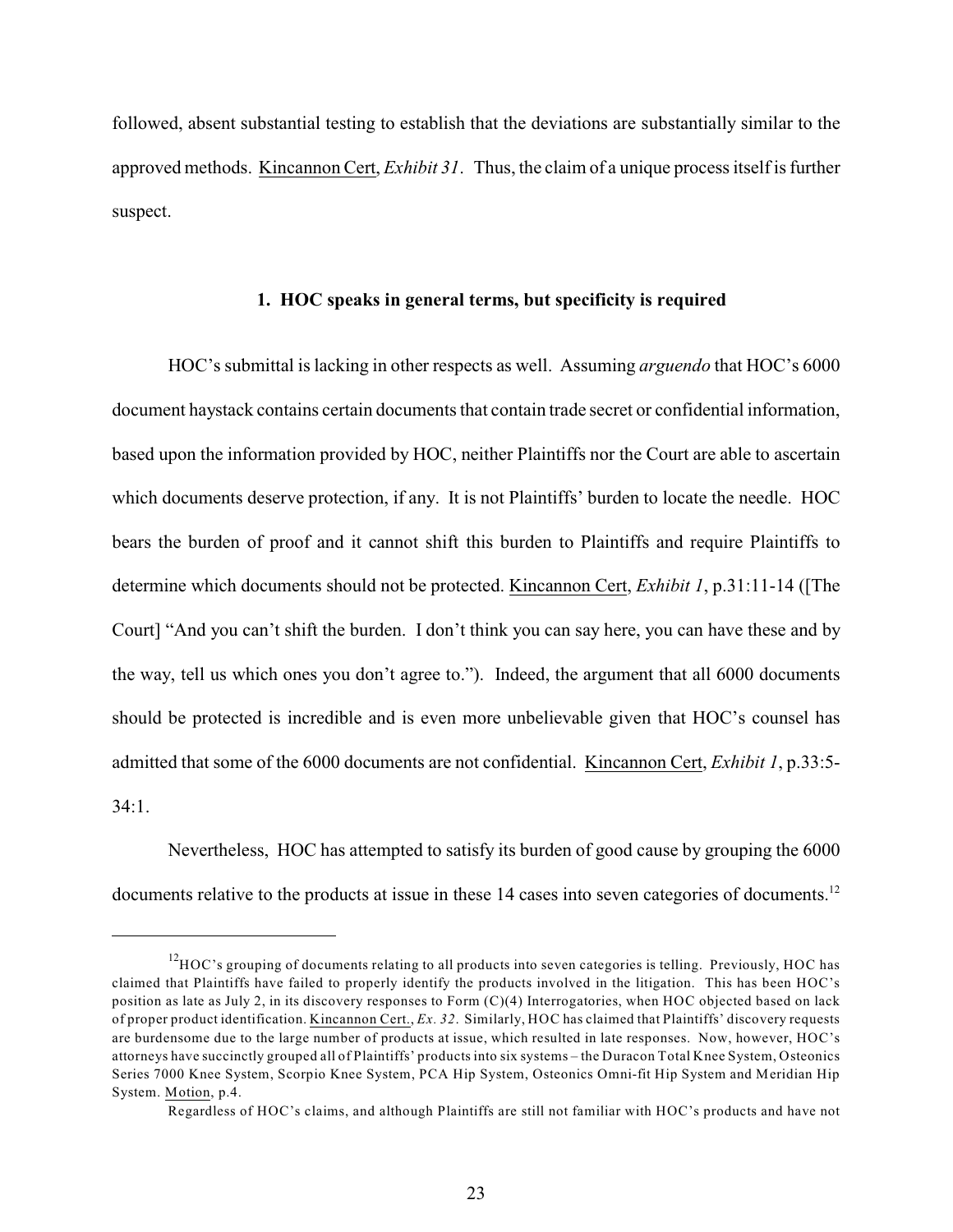<span id="page-26-0"></span>There is no distinction based on product lines or components. There is no time limitation associated with any of the documents. In fact, there is no specific information as to any of the documents. HOC speaks generally and conclusory about the documents and the alleged harm. This is not sufficient for good cause. *See Pansy*, 23 F.3d at 786 (a proponent cannot generally fulfill its burden based upon the subject matter at issue, but must satisfy the good cause standard for each and every individual document sought to be concealed). On this basis alone, HOC has failed to meet its burden.

Furthermore, HOC makes no delineation as to which documents are alleged to be trade secrets versus confidential or proprietary information. As noted above, trade secrets are afforded more protection, but there are also applicable factors to be used to determine if information is in fact a trade secret. This lack of specificity leaves a large hole in HOC's good cause argument, as the Court cannot guess which standards to factors to apply in its analysis. It is HOC's burden, and this lack of specificity demonstrates HOC's inability to satisfy its burden.

yet received information responsive to their discovery request regarding which of Defendants' products are no longer manufactured, Plaintiffs know that all relevant products are not covered by this list of six systems. For example, the class definition includes Defendants' knee and hip devices implanted and sterilized from 1992 until 1996 using gamma irradiation in air and containing component(s) made of ultra high molecular weight polyethylene ("UHMWPE"). Clearly, Defendants have manufactured more products than these six systems during the class period. Further, some of the personal injury Plaintiffs' products are not on this list, such as Mr. Gipson's Secur-Fit HA Hip Stem, Ms. Pillow's Secur-Fit HA PSL Screwless Acetabular Shell and Mr. Abrams' Precision Osteolock components.

Also, in its brief, HOC's attorneys claim that all of the products are different or "unique" rendering each device distinct from another device. Motion, p.11. Similar to the discussion in the previous paragraph, HOC has taken the position that because the products are so different, much more time is necessary to respond to discovery, as each unique product will have many responsive documents associated with it. However, HOC states that in the event one of Plaintiffs' products is no longer being manufactured, the technology, design, etc., upon which that product was predicated is still being used in current products. Motion, p.23. Moreover, each of Plaintiffs' products were submitted to the FDA for approval via the 510K process as being substantially similar to other products, both manufactured by HOC or a competitor. *See, e.g.*, Kincannon Cert., *Ex. 5*, (Howmedica, Inc.'s 510K application for Duracon Stabilizer Femoral Component and Insert, alleged to be substantially similar to, among others, a J&J product and an Osteonics product). These statements clearly conflict and make no sense, as the products cannot be unique and at the same time, substantially similar or part of current products.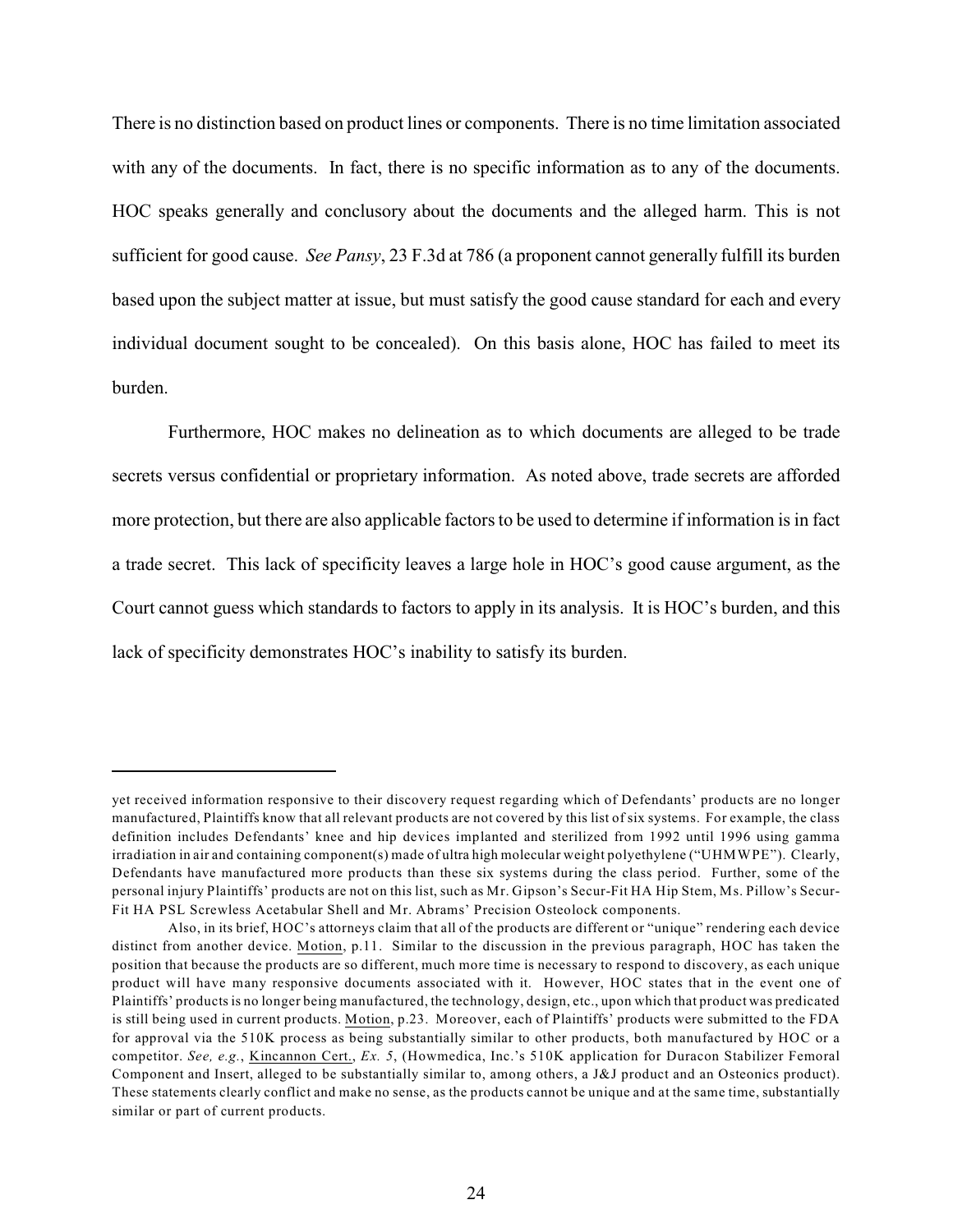### **2. The generalized categories of documents claimed to be confidential include documents affecting the public health and safety, which cannot be treated as confidential**

<span id="page-27-0"></span>Another major problem with HOC's argument and over broad proposed protective order is that it will include non-confidential material showing imminent and substantial endangerment to public health or safety or showing ongoing consumer fraud. Plaintiffs have obtained documents in other litigation or by Freedom of Information Act requests which demonstrate Defendant's knowledge of the problems with its products; yet Defendant continued to manufacture aggressively market and sell them, thereby endangering the public.

In addition to the documents discussed on pages 5-7, Plaintiffs have obtained other documents evidencing Defendants' knowledge of the alleged defects and failure to disclose information relating to the same.

In 1995, Dr. Dumbleton authored a report for Howmedica entitled "The Properties of UHMWPE as a Function of Time Post-Irradiation." This report begins, "Gamma sterilization of medical polymers including ultra high molecular weight polyethylene (UHMWPE) was widely adopted in the United States during the 1970's due to its advantages of high penetration and reliability. *At that time* it was appreciated that gamma irradiation could cause structural changes in the polymers." (Emphasis added) Kincannon Cert, *Exhibit 33.* This report further cites in its footnotes to articles regarding the effect of gamma irradiation in air on UHMWPE that were written in 1991. *Id.*

A Howmedica Technical Report, dated April 27, 1993, compared conventional gamma irradiation to gamma irradiation in a nitrogen (instead of air) environment. The conclusion reads,

25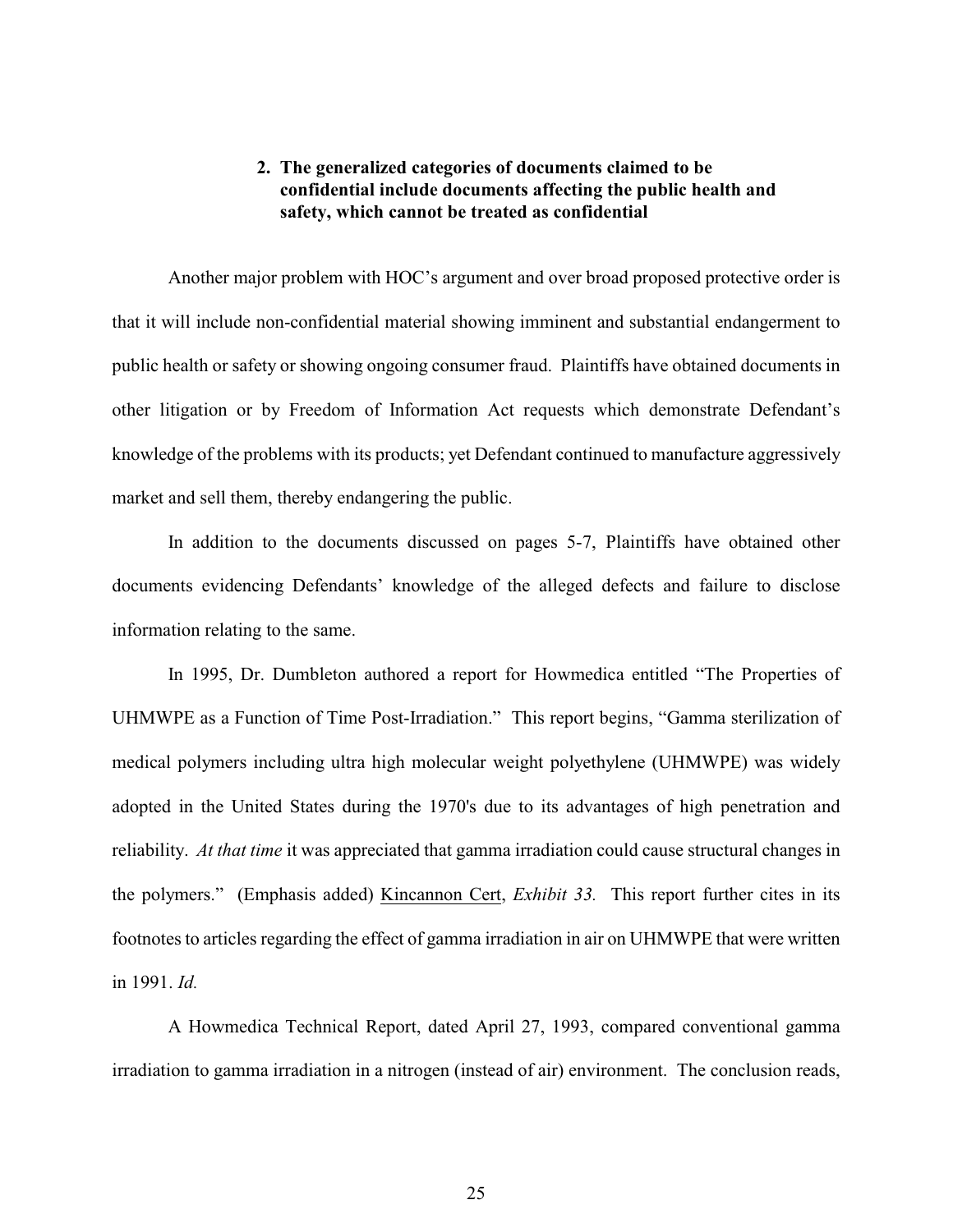"The UHMWPE [using nitrogen] irradiated sample showed a smaller oxidation peak and a lower oxidation index, both indicating reduced oxidation compared to the UHMWPE/air irradiated sample." Kincannon Cert, *Exhibit 9*.

An Osteonics report, entitled "R&D Internal Tech Report", dated February 16, 1994, states clearly, "Sterilization by gamma-irradiation induces surface oxidation on UHMWPE. The oxidation induced is influenced by the dose of radiation as well as gas environment. Of the three gas environments investigated in this study, oxidation was least prevalent in specimens packaged and sterilized under argon and most prevalent in those packaged in air. Finally, since neither argon nor nitrogen is incorporated into the surface of UHMWPE, it is reasonable to expect that it measures could be taken to completely exclude oxygen, the potential for oxidation could be avoided." Kincannon Cert, *Exhibit 10*.

Howmedica Technical Report, dated March 9, 1995, tested UHMWPE hips inserts that had been sterilized using gamma in air versus gamma in nitrogen, and concluded, "up to 5 million cycles on the hip joint simulator, Method B (N2/heat) reduces the wear rate of UHMWPE by approximately 40% over Method A (Air/irradiated)." Kincannon Cert, *Exhibit 11*. A similar test was done regarding knees, resulting in aTechnical Report dated October 20, 1995. That report concluded that, "[t]he present results from the reciprocating pin-on-disk wear test indicate that Method B ( $N2/Heat$ ) reduces the wear rate of UHMWPE by approximately 68% over Method A (Air/Irradiated). Kincannon Cert, *Exhibit 35.*

Another technical report, also issued on April 27 ,1993, compared the effect of the sterilization process on the density of UHMWPE, stating in conclusion, "the density increase in the [Nitrogen sterilized] sample is less than that in the UHMWPE/air irradiated sample, indicating a lower degree of chain scission." Kincannon Cert, *Exhibit 34*.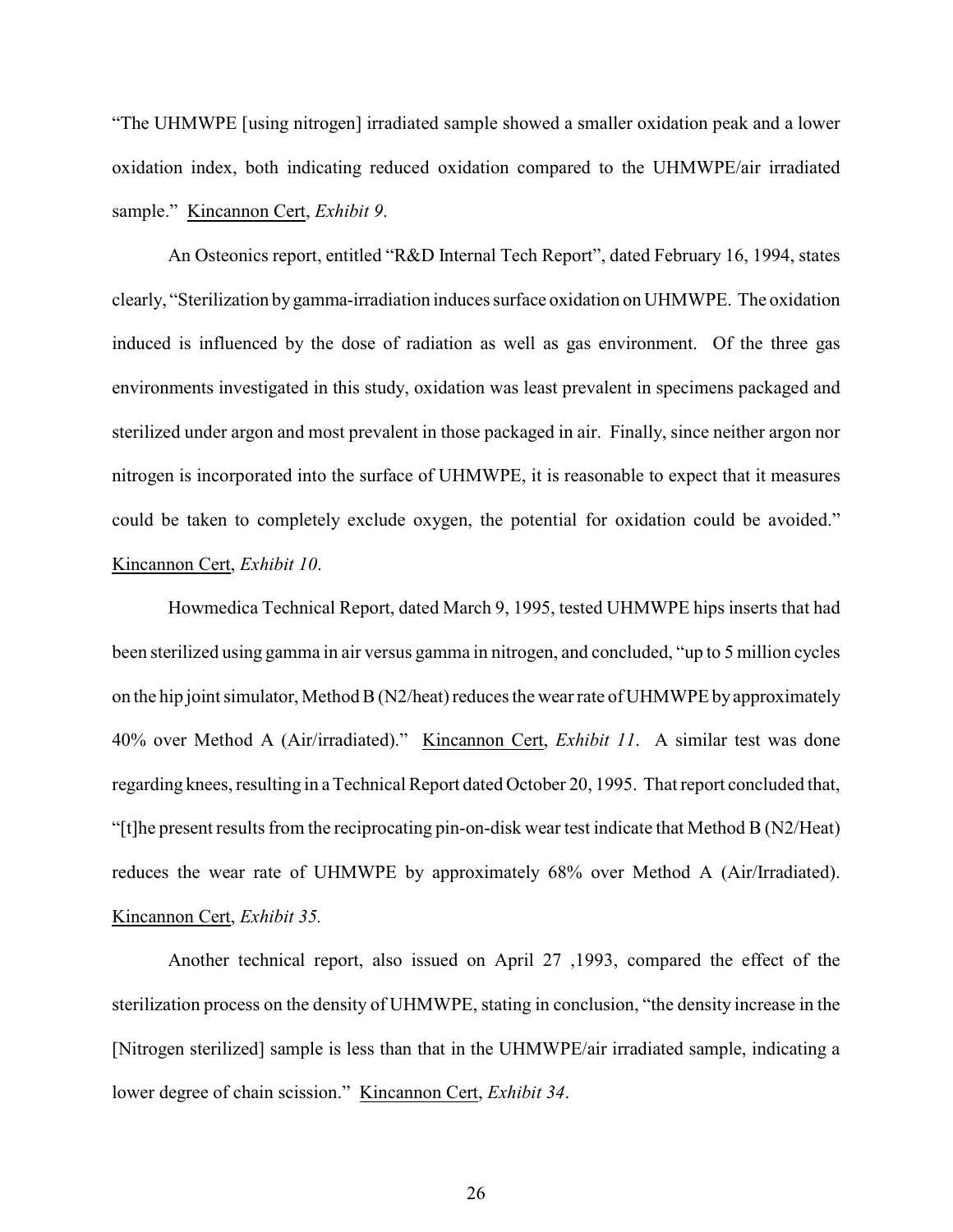That HOC was aware, at least as early as the early nineties, that gamma irradiation in air compromised the integrity of the polyethylene components of their implants is absolutely above dispute.

The examples of these devices failing are also abundant. Since December 13, 1984, the FDA's Medical Device Reporting (MDR) regulations have required firms who have received complaints of device malfunctions, serious injuries or deaths associated with medical devices to notify FDA of the incident. These notifications are called MDR's, and users are specifically obligated, pursuant to regulation 519(a) of the Federal Food Drug and Cosmetic Act (as amended by the Safe Medical Devices Act (SMDA) of 1990), to report any and all (1) device-related deaths to the FDA and the device manufacturer; (2) device-related serious injuries to the manufacturer, or to FDA if the manufacturer is not known; and submit to FDA on an annual basis a summary of all reports submitted during that period. The afore cited FDA inspection report, attached to Kincannon Cert, as *Exhibit 12*, states with regard to the failure of only the Duracon Total Knee (PS) Tibial Insert, "[t]here were approximately 44 MDR's filed between 1999 and 2001 associated with fractured post necessitating revision surgery and hence serious injury." Again, this report involves only one device, and for only a limited period of time.

<span id="page-29-0"></span>Notably, the documents discussed above have not been produced in these cases, but are clearly relevant and responsive to Plaintiffs' discovery requests.

#### **3. HOC failed to allege specific and actual competitive harm**

HOC is unable to specifically articulate how disclosure of this type of information which is routinely known in the industry would be used by a competitor and thereby injure HOC. The truth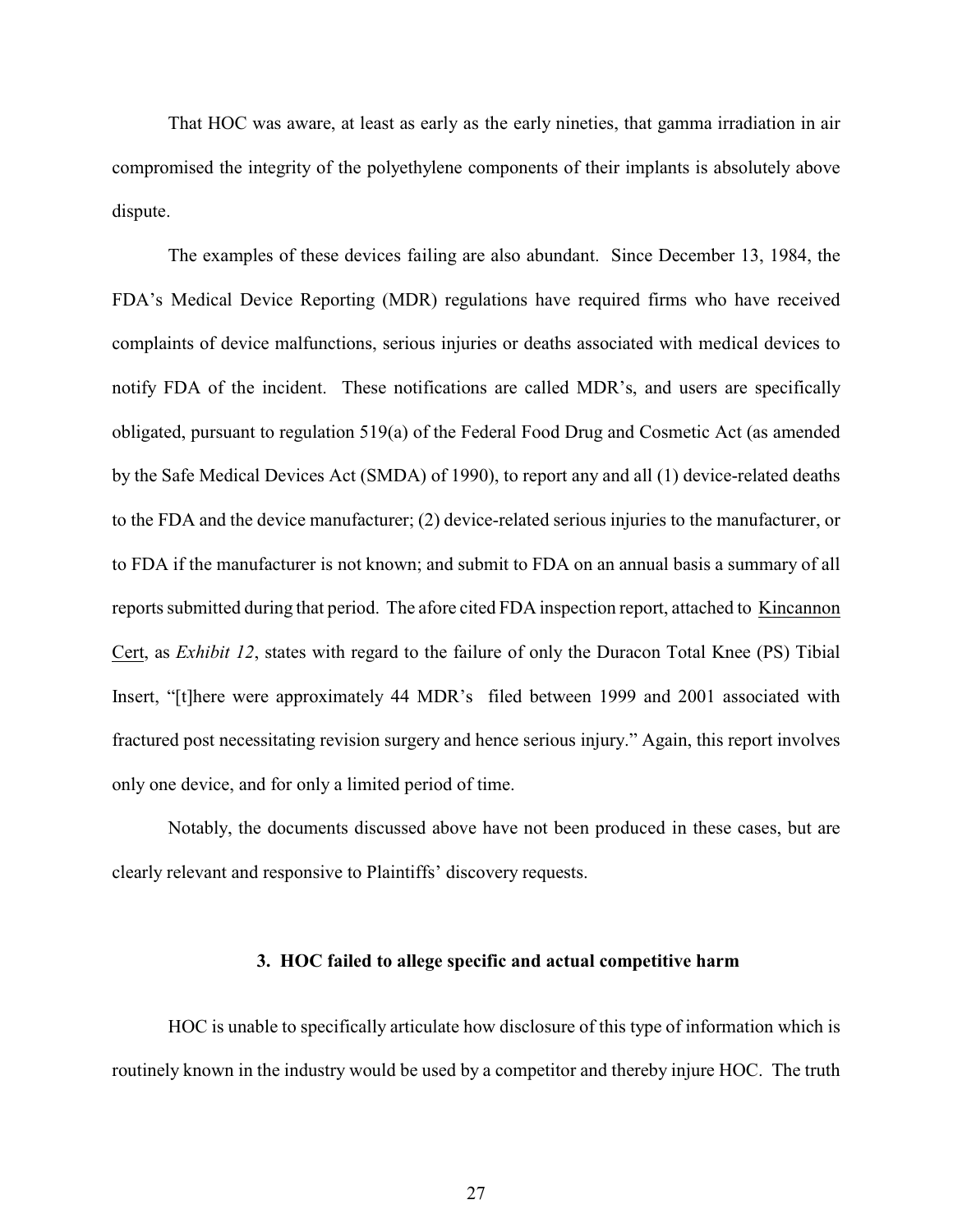is that competitors would have no use for much of the information contained in HOC's seven categories for the reasons generally set forth above.

In the instances in which HOC attempts to allege harm as a result of disclosure of the various categories of information, HOC's allegations are conclusory statements relating to competitive harm. *See* Motion, p.16 ("Any unwarranted or uncontrolled disclosure of such confidential information could cause significant monetary and competitive harm to HOC."); Motion, p.17 ("Even on a product line that is no longer manufactured, such as the PCS Hip System, unrestricted disclosure of trade secret, proprietary and confidential information would cause significant monetary and competitive harm to HOC."); Motion, p.8 (if a competitor could access this information, "it [HOC] would be substantially harmed."). These summary allegations are insufficient, as specific examples of actual harm are required to meet the good cause requirement. *Glenmede Trust Co.*, 56 F.3d at 483- 485.

<span id="page-30-0"></span>Additionally, HOC's allegations fail to account for the actual practice in the industry and its own practice regarding the development of new products. According to HOC, its research and development documents, its processes and manufacturing sequences are confidential and/or trade secret because they relate to unique devices unlike any other device of its own or of a competitor, and if disclosed, would undercut its market share in the industry. However, it is clear that sales is the driving force of market share, not research and development. *See* Kincannon Cert, *Exhibit 15*, p. 80:6. More money is being spent on sales than R&D, and one study indicated that the development of new products consisted of merely tweaking existing products. Kincannon Cert., *Exhibit 19, p. 2.* This is confirmed by HOC's own 510K approval applications submitted to the FDA claiming new products are substantially similar to prior products, including products by other manufacturers. Kincannon Cert., *Exhibit 5*. This is also confirmed by HOC in its brief, when it states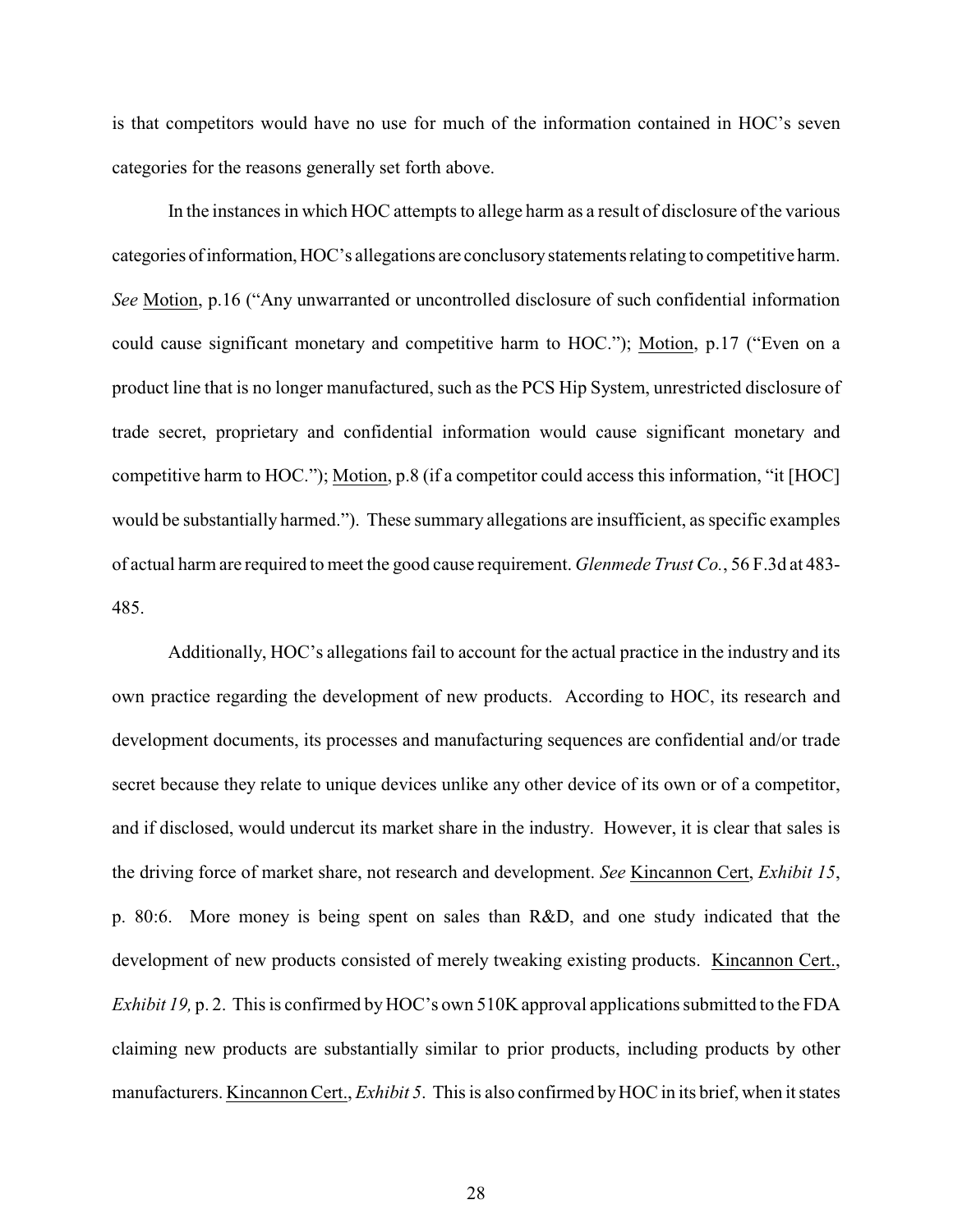that technology, manufacturing and/or processing of devices that are no longer being sold is used by HOC in current products. Motion, p.23.

HOC likewise fails to explain how/if its manufacturing, design, product planning, evaluation, sterilization, testing, etc., differ from the requirements of all manufacturers in the industry. If HOC cannot say it is doing something different (yet still approved by the FDA as substantially similar to the FDA's standardized requirements) from other manufacturers, than it has failed to show any harm resulting from the disclosure of its documents. Likewise, original concepts, preliminary plans, changes, etc., would be of no help to a competitor if it wanted to copy HOC's product. It is well settled that a protective order cannot issue simply because it may be detrimental to the movant in other lawsuits. *Nestle*, 129 F.R.D. at 486 ("Using fruits of discovery from one lawsuit in another litigation, even in collaboration among various plaintiffs's attorneys, comes squarely within the purpose of the Federal Rules of Civil Procedure. The harm possibly emanating therefrom does not form a basis for a protective order.")(citations omitted). Clearly, the competitive harm summarily alleged by HOC is exaggerated for purposes of this motion, which explains why the allegations lack the required specificity.

#### <span id="page-31-1"></span><span id="page-31-0"></span>**C. The cases cited by HOC are distinguishable**

HOC relies heavily upon *American Standard Inc. v. Pfizer, Inc.* 828 F.2d 734 (Fed Cir. 1987) in support of its motion. That case is distinguishable from the case at bar in several respects. First, *American Standard* was a patent infringement case filed against numerous medical device implant manufacturers, in which Biomet was issued subpoenas for testimony and documents. However, Biomet was not even a party to that litigation, a factor which the court considered and which is not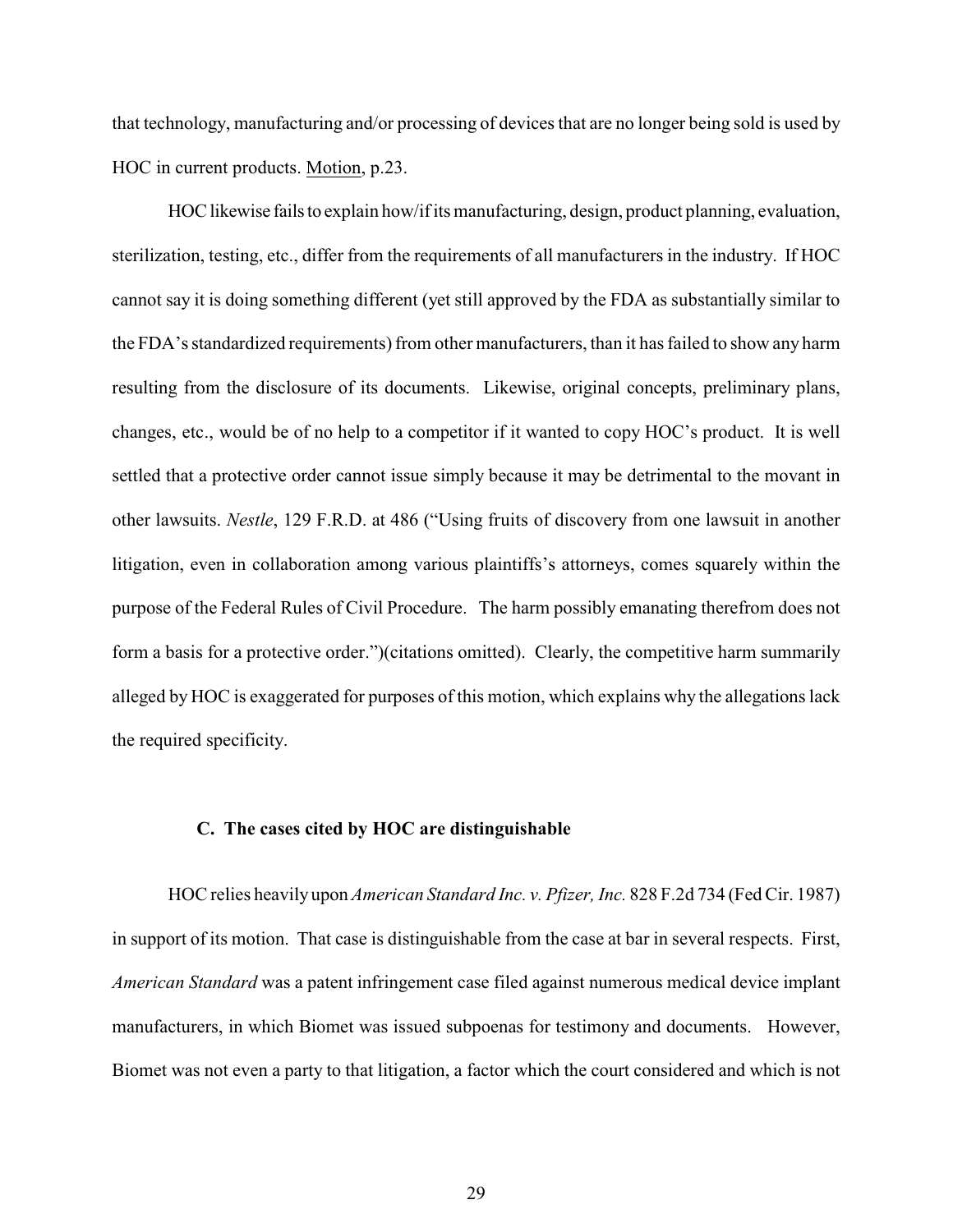applicable to the instant case. *Id.* at 738 ("Also weighing against disclosure was Biomet's nonparty status.").

The district court, construing Indiana's Uniform Trade Secrets Act, found that Biomet could suffer from disclosure of some of the discovery sought in the subpoenas, "because disclosure would effectively include most of Biomet's competitors, all parties to the pending lawsuits." *Id.* at 738. Obviously the instant case involves no other medical device manufacturers. More importantly, the focus of the district court's analysis was more specific than the instant case, as Biomet was much more specific in describing the documents at issue and its need for confidentiality. The rationale for the decision of the district court is inapplicable to the present facts. The opinion states, "[t]he [district] court focused specifically on American Standard's requests for Biomet's confidential sales data and certain clinical data." *Id.* Although the court did find that the sales data at issue did not need to be disclosed, there is no such request for any similar documents in the instant case. Further, the court did not compel the disclosure of sales data because, "Biomet's confidential sales data were not relevant to the commercial-success issue in the Delaware and Indiana actions...[T]he court also found that American Standard had not shown need for Biomet's confidential sales data because similar information was available from the actual defendants in the pending litigation." *Id.* Finally, the district court held, and the Federal Circuit agreed, that certain clinical data at issue was relevant to an issue in the case and compelled its disclosure. *Id.* at 744. Accordingly, HOC's strong reliance on this case is misplaced, as the portion of the decision which favors their position is limited and distinguishable on the facts of that particular case.

Similarly misplaced is HOC's reliance on *Coca-Cola Bottling Company of Shreveport, Inc. v. Coca-Cola Company* 107 F.R.D. 288 (D. Del. 1985). The first line of this opinion sets the stage for what is a very different claim of confidentiality than what has been raised by HOC in the instant

<span id="page-32-1"></span><span id="page-32-0"></span>30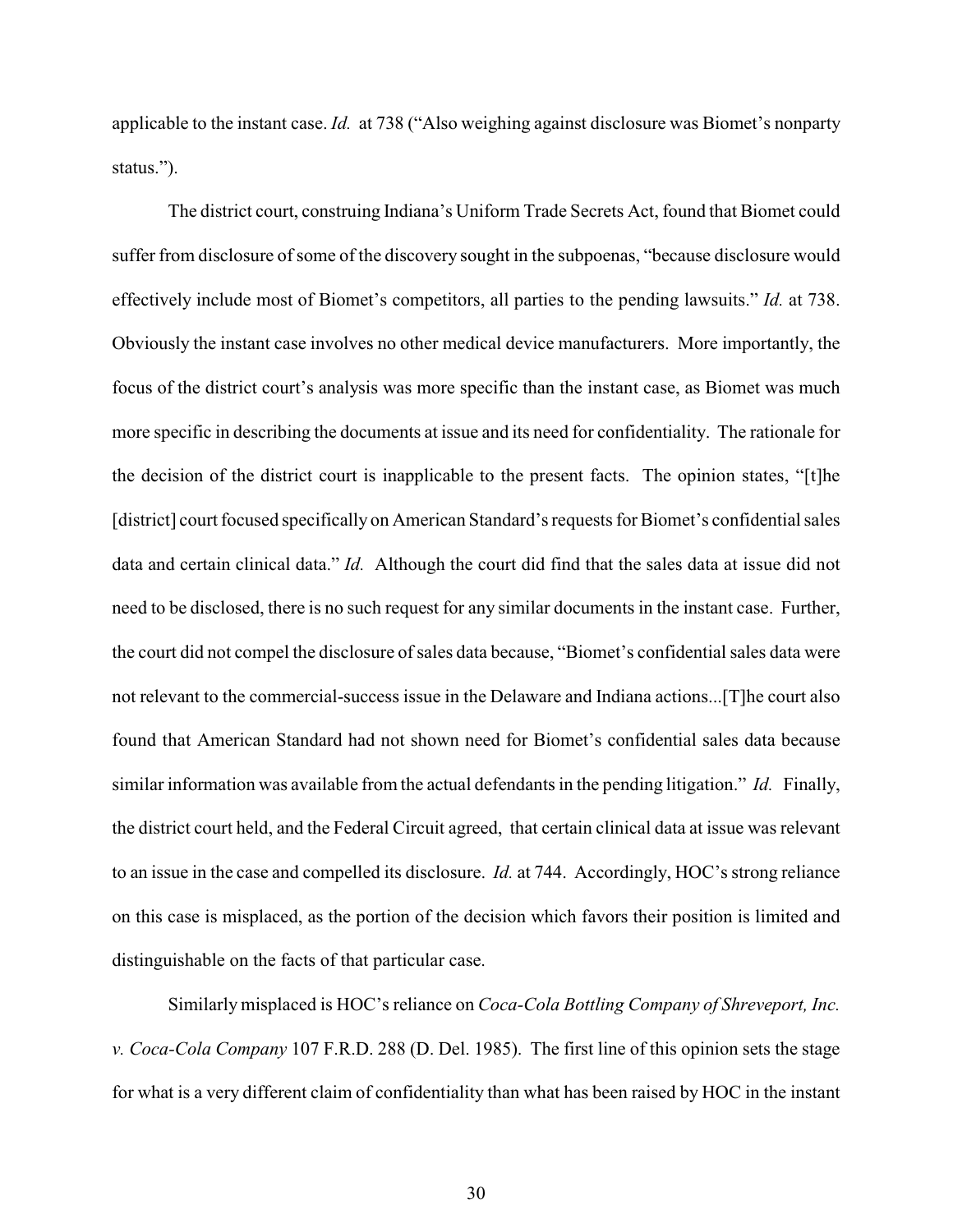case, "[t]he complete formula for Coca-Cola is one of the best kept secrets in the world."*Coca-Cola*, 107 F.R.D. at 289. The court continues, "[T]he formula for Merchandise 7X [secret ingredients of Coke] has been tightly guarded since Coca-Cola was first invented and is known by only two persons with The Coca-Cola Company. The only written record of the secret formula is kept in a security vault at the Trust Company Bank in Atlanta, Georgia, which can only be opened upon a resolution from the Company's Board of Directors." *Id.* Plaintiffs argue that the collection of 6000 purportedly confidential documents at issue herein, regarding, *inter alia*, products that are no longer manufactured by the Defendants and documents which Defendants themselves acknowledge are not confidential, simply does not rise to the level of singular importance that the formula for Coke has for its respective company. The opinion is rife with examples of the extreme measures the Coca-Cola company has gone to in order to protect their formula, examples which are clearly wanting in the instant case, to wit:

[after statement that formula is kept in vault in Atlanta, *supra*], it is the Company's policy that only two persons in the Company shall know the formula at any one time, and that only those persons may oversee the actual preparation of [the secret formula]. The Company refuses to allow the identity of those persons to be disclosed or to allow those persons to fly on the same airplane at the same time.... As an indication of the value the Company places on its secret formulae, [the affiant] avers that the Company elected to forego producing Coca-Cola in India, a potential market of 550 million persons, because the Indian government required the Company to disclose the secret formula for Coca-Cola as a condition of doing business there.

*Id.* at 294.

HOC has simply failed to demonstrate any security measures even remotely on par with those taken by the defendant in *Coca-Cola*. Yet even with those strict and onerous security measures in place, demonstrating clearly that the formula for Coke was desperately protected by that company, the court in that case compelled the production of the secret formula to the plaintiffs. *Id.* at 300. This case actually favors Plaintiffs' position, and shows the search for the truth will not be hampered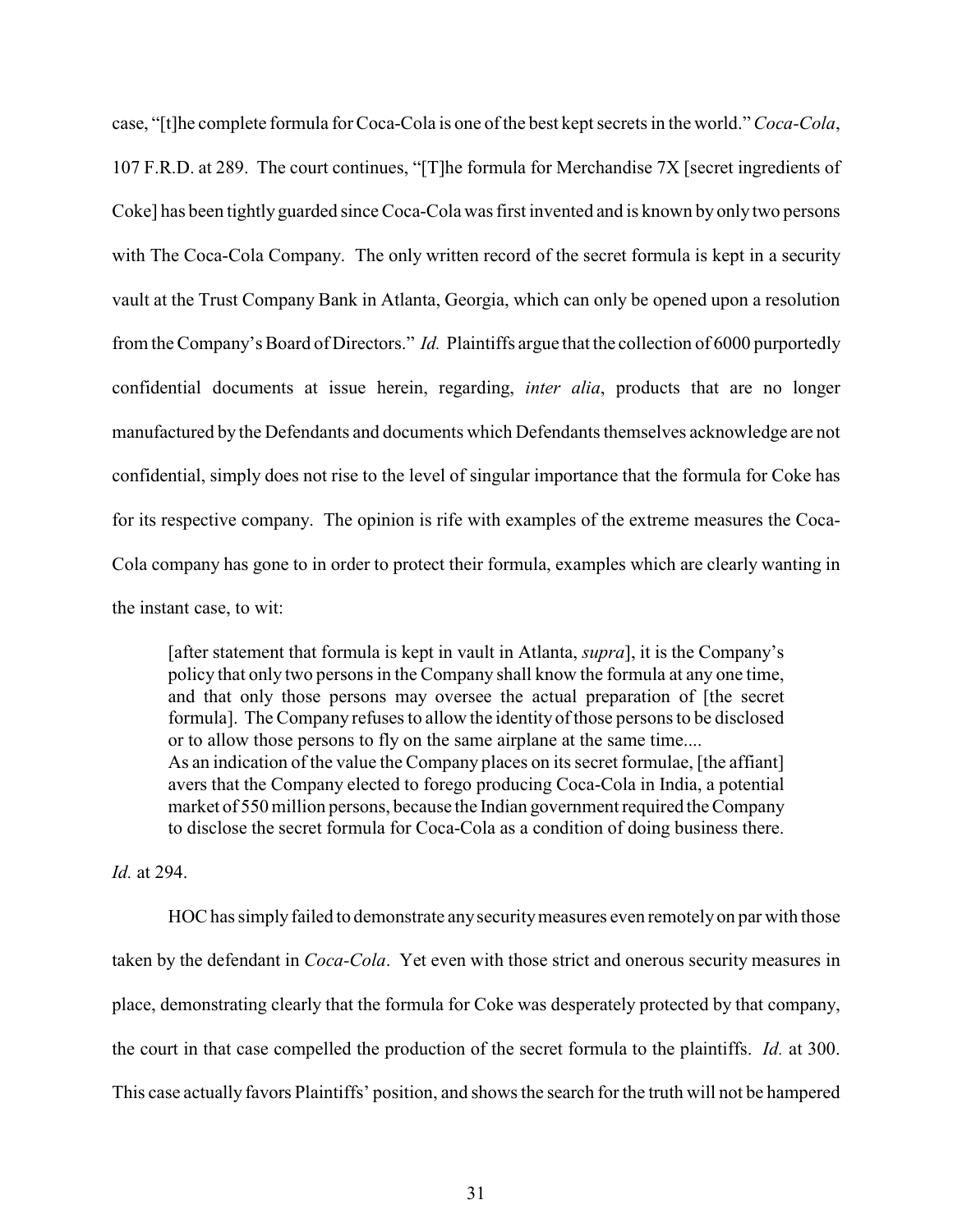by a defendant who seeks to cloak in secrecy that which much necessarily be disclosed in the interests of justice.

<span id="page-34-1"></span>HOC cites to *In re Eli Lilly & Company, Prozac Products Liability Litigation*, 142 F.R.D. 454 (S.D. Ind. 1992) for the premise that "a manufacturer 'would undoubtedly suffer economic harm if the manufacturing process it has expended time and money developing became known by its competitors.'" Motion p. 23, *quoting Eli Lilly*, 142 F.R.D. at 460 (incorrectly cited in Defendant's brief as appearing on p. 459). The convenience of using a quote without describing the nature of the case, its relevant or analogous facts, or its disposition is evident here, as is the propriety of using such quotes. Although a protective order was issued in that case, it was not the protective order that the defendant in that case proposed, which was rejected. *Id.* at 460. The protective order the court did approve was limited, in that the court compelled the production of all documents, but allowed the defendant to redact some material. *Id.* The court further required the defendant to indicate the category of redaction (*i.e.*, patient name, doctor name, etc.) for each and every redacted item. *Id.* Defendant HOC has not ever suggested or offered a complete production that merely redacted certain information, Defendant instead seeks a blanket confidentiality order, yet cite to this case for support.

<span id="page-34-0"></span>Plaintiffs will not belabor this issue by analyzing each of the numerous cases cited by HOC in which protective orders of some fashion were used. Plaintiffs note that the legal issues dealt with in the instant and cited cases, and the analysis thereon, is a very fact specific inquiry, and accordingly, naked citations to a case (*e.g.,* "*Ecolaire Inc. v. Crissman*, 52 F.Supp. 196, 206 (E.D.Pa. 1982) (holding that drawings and blueprints constitute trade secrets"), Motion p. 22) cannot by themselves stand in support of Defendant's position.

HOC also contends that parties in complex product liability cases often recognize the sensitivity of a company's information and consent to protective orders, citing two cases involving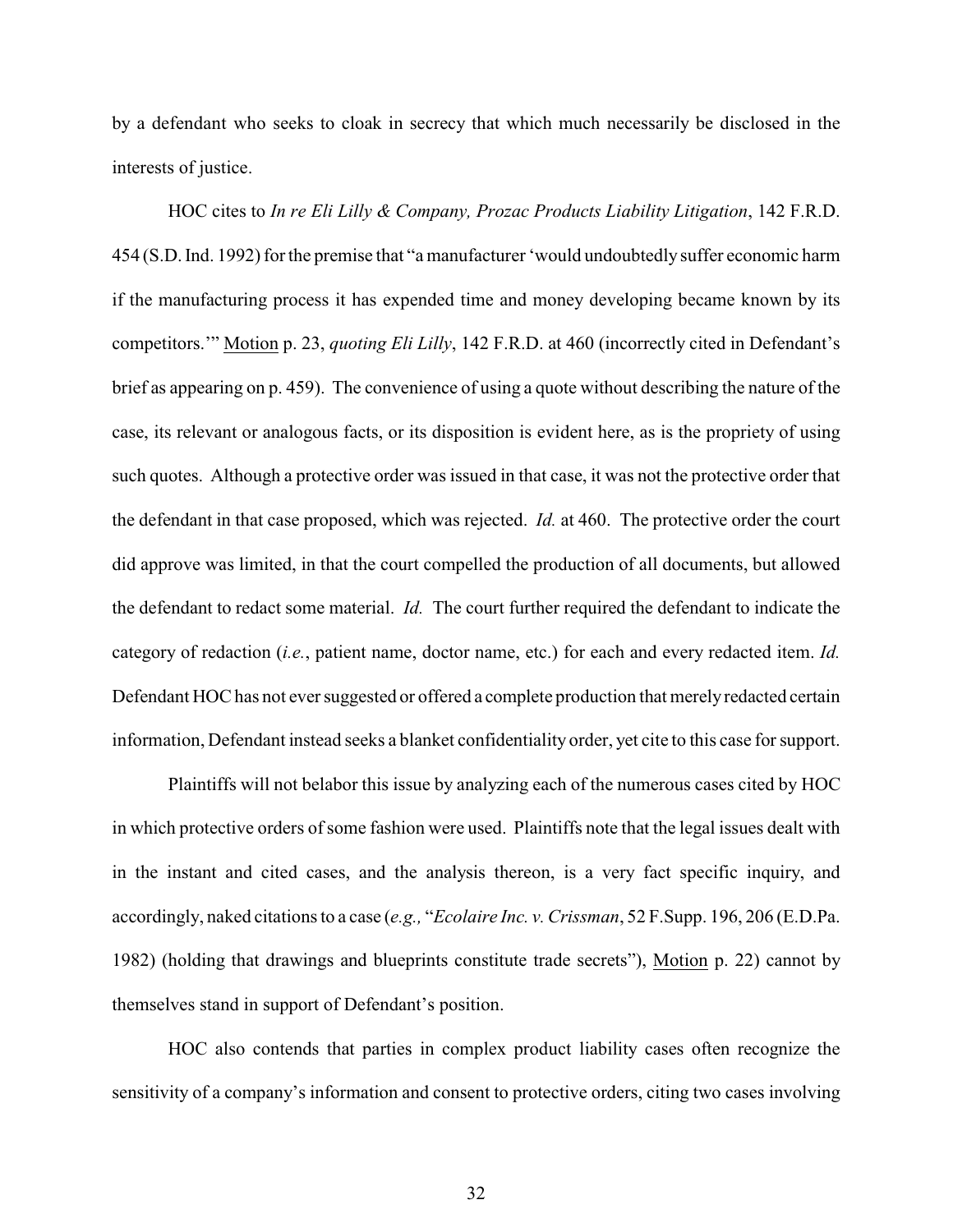the Duracon Uni-Knee device. Motion, p.20, n8. Another attorney's decision to consent to a protective order is completely irrelevant, as such consent could be based on any number of reasons, other than believing the documents are in fact confidential.<sup>13</sup> Notably, undersigned counsel also had a Duracon Uni-Knee case against Defendants and undersigned counsel refused to sign a protective order in that case and were still provided discovery, including discoverynot yet produced in the cases *sub judice*. *See* Kincannon Cert*.*, para 2.

Moreover, Plaintiffs served a discovery request on HOC asking for pleadings, orders, discovery and other documentation from prior cases arising from its design, manufacture, sterilization, distribution and/or sale of its products. Plaintiffs' First Request for Production of Documents, No. 42. HOC responded that such information is "neither relevant nor reasonably calculated to lead to the discovery of admissible evidence." Kincannon Cert., *Exhibit 17*. Yet, HOC now attempts to cherry pick from this irrelevant prior litigation to support its confidentiality argument. These statements by HOC relating to prior litigation should be recognized for the gamesmanship they are and should be stricken from HOC's papers.

Given its track record for inconsistent positions, Plaintiffs certainly doubt that all 6000 documents yet to be produced contain trade secret, confidential or proprietary information. Rather than taking a defensible position of claiming certain specific documents or portions of documents for certain specific products or product lines contain proprietary information and are deserving of protection, HOC has overreached and alleged this wide variety of documents, including those which defense counsel already informed the Court are not confidential, relating to many different products,

<span id="page-35-0"></span><sup>&</sup>lt;sup>13</sup>See *Frankl v. Goodyear*, <u>Kincannon Cert.</u>, *Ex.3*, discussing stipulations of confidentiality as a "quid pro quo for the demanding party's prompt and cooperative compliance with its discovery obligations." Kincannon Cert. *Ex. 3,* p. 24. "Litigants needing key information from their adversaries' files, especially those who lack the time and resources to become embroiled in discovery feuds, may all-to-readily capitulate to such demands. They may also tolerate over broad self-designations of confidentiality by their adversaries, even for materials that do not deserve such protection, in order to avoid costly and time-consuming collateral disputes." *Id.* at 24-25.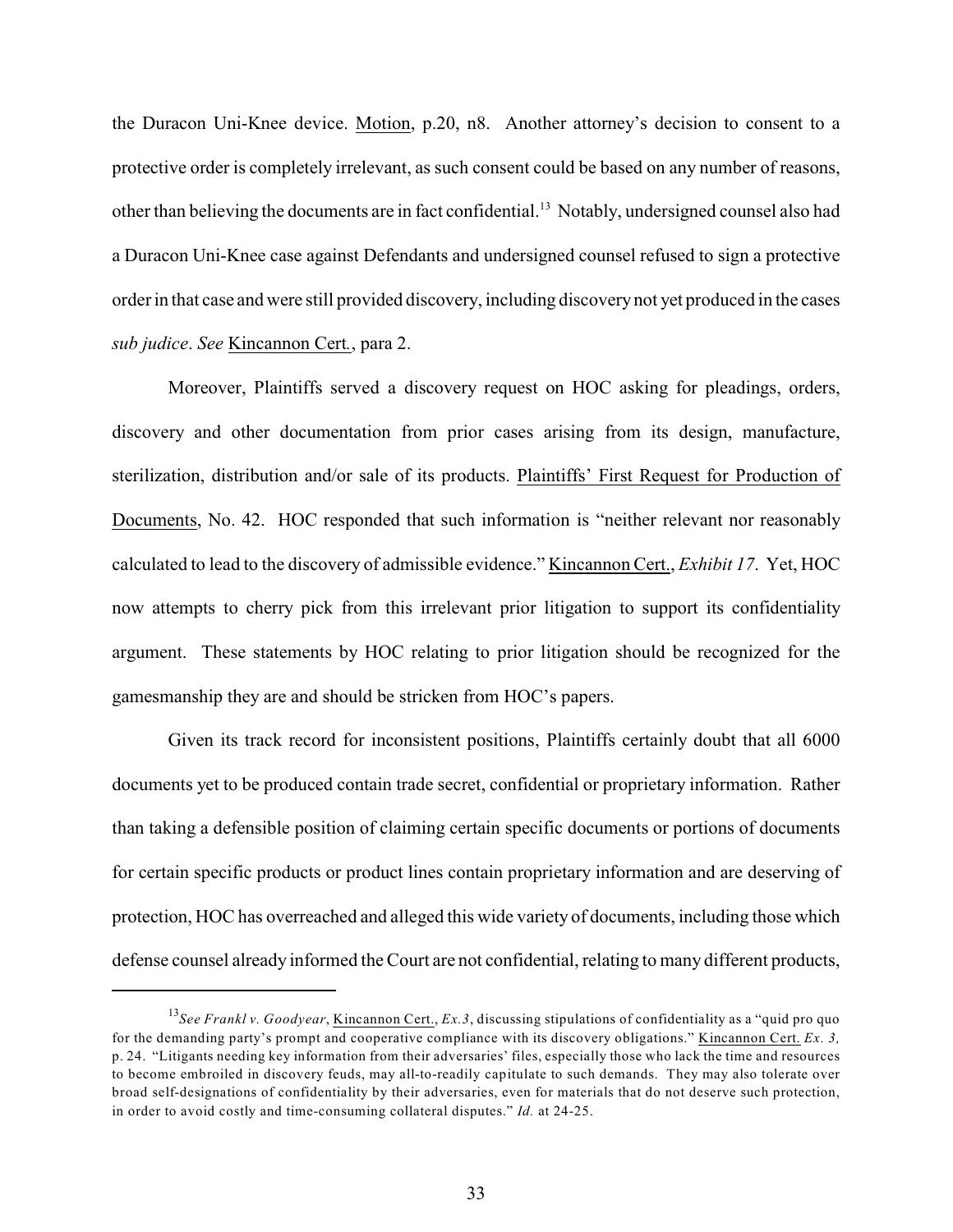the designs of which have changed over time and in some cases become obsolete, in an industry with considerable standardization and similar products across manufacturers, are all proprietary and should be the subject of a protective order.

Moreover, as discussed, HOC has failed to articulate specific examples of harm to its competitive position, relying instead on general, unsupported statements of risk to its competitive position.<sup>14</sup> HOC bears the burden in this matter and the law is clear as to what HOC must prove. The need for specificity with respect to documents and actual harm is completely consistent with New Jersey's policy of open, liberal discovery and with New Jersey's disfavor of protective orders. If a company cannot demonstrate how it will be harmed or how a competitor will benefit by the disclosure of its documents, then there is no need to invoke the onerous provisions of a protective order.

# <span id="page-36-0"></span>**D. HOC's Proposed Blanket Protective Order is Improper, Over Broad and Should Be Denied**

HOC proposes an blanket protective order, wherein HOC produces its documents and Plaintiffs must come forward to contest documents that Plaintiffs believe do not belong under the order. This is the procedure that HOC has proposed for the last several months and was rejected by Plaintiffs, maintaining that such an order is overly broad, burdensome to the Court and to the parties, shifts the burden to Plaintiffs, and is contrary to New Jersey's policy of open discovery.

Blanket protective orders are not favored, as such blanket orders do not give any indication as to which document(s) warrant protection. This specificity is important because the party seeking

<span id="page-36-1"></span> $14$ HOC submitted several certifications in support of its confidentiality arguments. However, not only have these certifications not been subjected to cross-examination, *see Conforti v. Guliadis*, 245 N.J. Super. 561, 566 (App. Div. 1991)(self-serving certifications not subject to cross-examination carry little weight); *Lyon v. Glaser*, 60 N.J. 259, 281 (1972)(same), these certifications contain the same conclusory statements at set forth in HOC's brief. Indeed, the certifications merely repeat what is stated in HOC's brief, word for word. This suggests lawyer-written certifications, which do not aid in the demonstration of good cause for secrecy.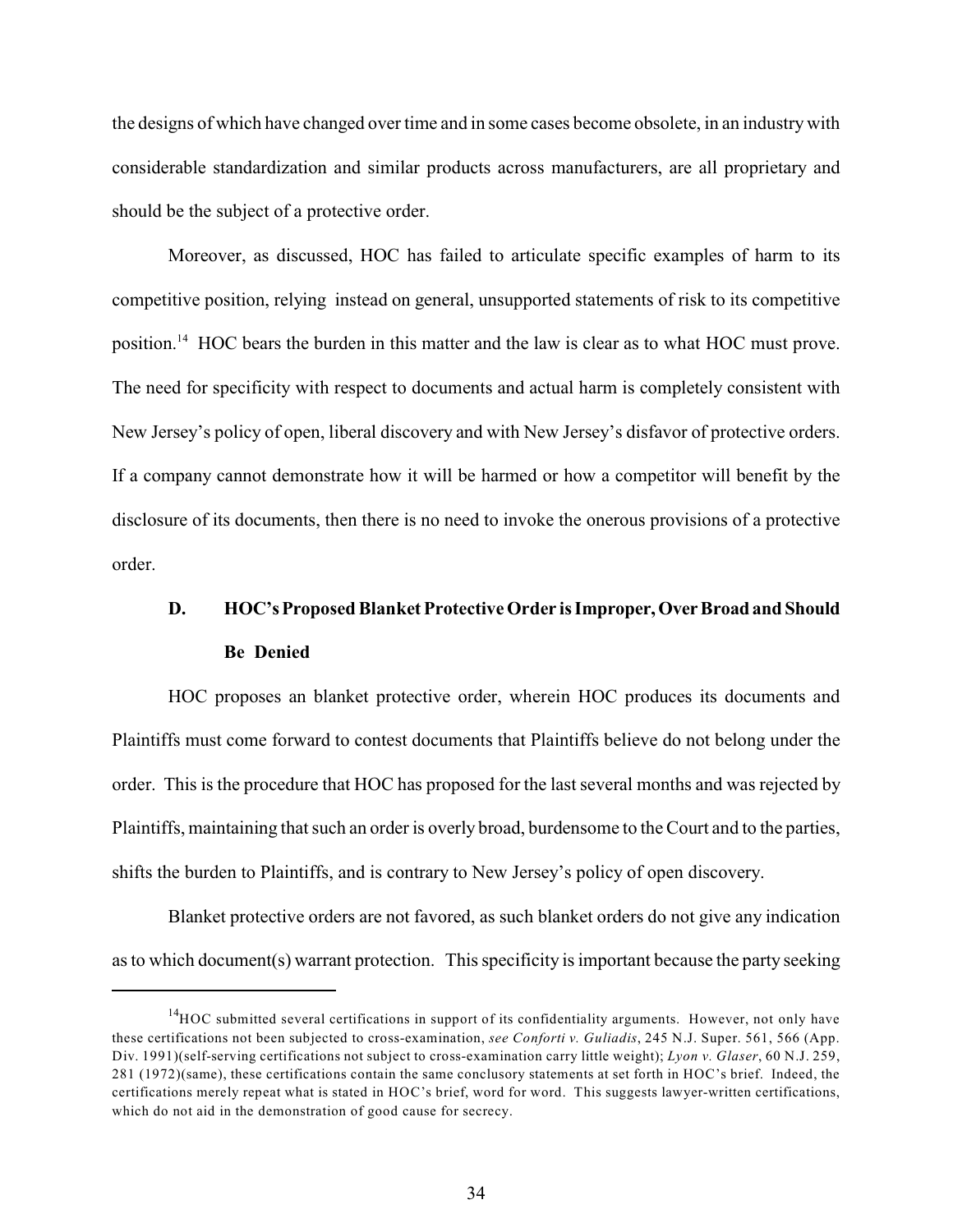<span id="page-37-9"></span><span id="page-37-3"></span><span id="page-37-2"></span><span id="page-37-0"></span>the protection carries the heavy burden of showing a positive reason justifying entry of a restrictive order. *E.g.*, FRCP Rule 26(c)<sup>15</sup>; *United States v. United Fruit Co.*, 410 F.2d 553, 557 (5th Cir.), *cert. denied*, 396 U.S. 820 (1969); *Public Citizen v. Liggett Group, Inc.*, 858 F.2d 775, 789 (1st Cir. 1988), *cert. denied*, 488 U.S. 1030 (1989); *In re "Agent Orange" Prod. Liab. Litig.*, 821 F2d 139, 145-46 9 (2d Cir.), *cert. denied*, 484 U.S. 953 (1987); *Krazewski v. State Farm Gen. Ins. Co.*, 139 F.R.D. 156, 159 (N.D. Cal. 1991).

<span id="page-37-4"></span><span id="page-37-1"></span>The *Frankl* court correctly recognized that blanket protective orders, "drafted by imaginative counsel on boilerplate forms with sweeping terminology, have the capacity to envelop virtually every bit of information that turns up in a case with a veil of secrecy." Kincannon Cert., *Exhibit 3*, p.24. The same can be said in this case. HOC's proposed order is clearly over broad, as it include documents related to a sterilization process no longer manufactured, designs that have since been modified and are no longer used, products that are no longer manufactured and documents that are admittedly not confidential, but are organized in binders with confidential documents and it would be too much trouble for HOC to separate them. This was certainly not the purpose of this procedure, and Plaintiffs are yet again prejudiced by more delay in discovery.

More surprising, HOC seeks to have this protective order apply to future documents, which are not yet at issue. Many months ago, Plaintiffs sought to establish a procedure for confidentiality claims of future documents that would be produced in discovery, only to be met with a claim that such confidentiality claims were "hypothetical." Now, HOC's position is that product liability cases

<span id="page-37-8"></span><span id="page-37-7"></span><span id="page-37-6"></span><span id="page-37-5"></span><sup>&</sup>lt;sup>15</sup>New Jersey rules of discovery are similar to the federal rules: "The purpose and scope of our discovery rules, Rule 4:10-1 and Rule 4:10-2, are substantially the same as Federal Rule of Civil Procedure 26. Similarly, Rule 4:10-3 follows the text of Federal Rule of Civil Procedure  $26(c)$ . Because of the dearth of decisional law in this State interpreting the right of public access to documents, information and materials submitted to the court in civil matters, we will also examine applicable federal decisions and rules." *Hammock v. Hoffmann-LaRoche*, 142 N.J. 356, 378 (1995). Thus, federal decisions may be useful in determining how the Court will decide the discovery issues in this case.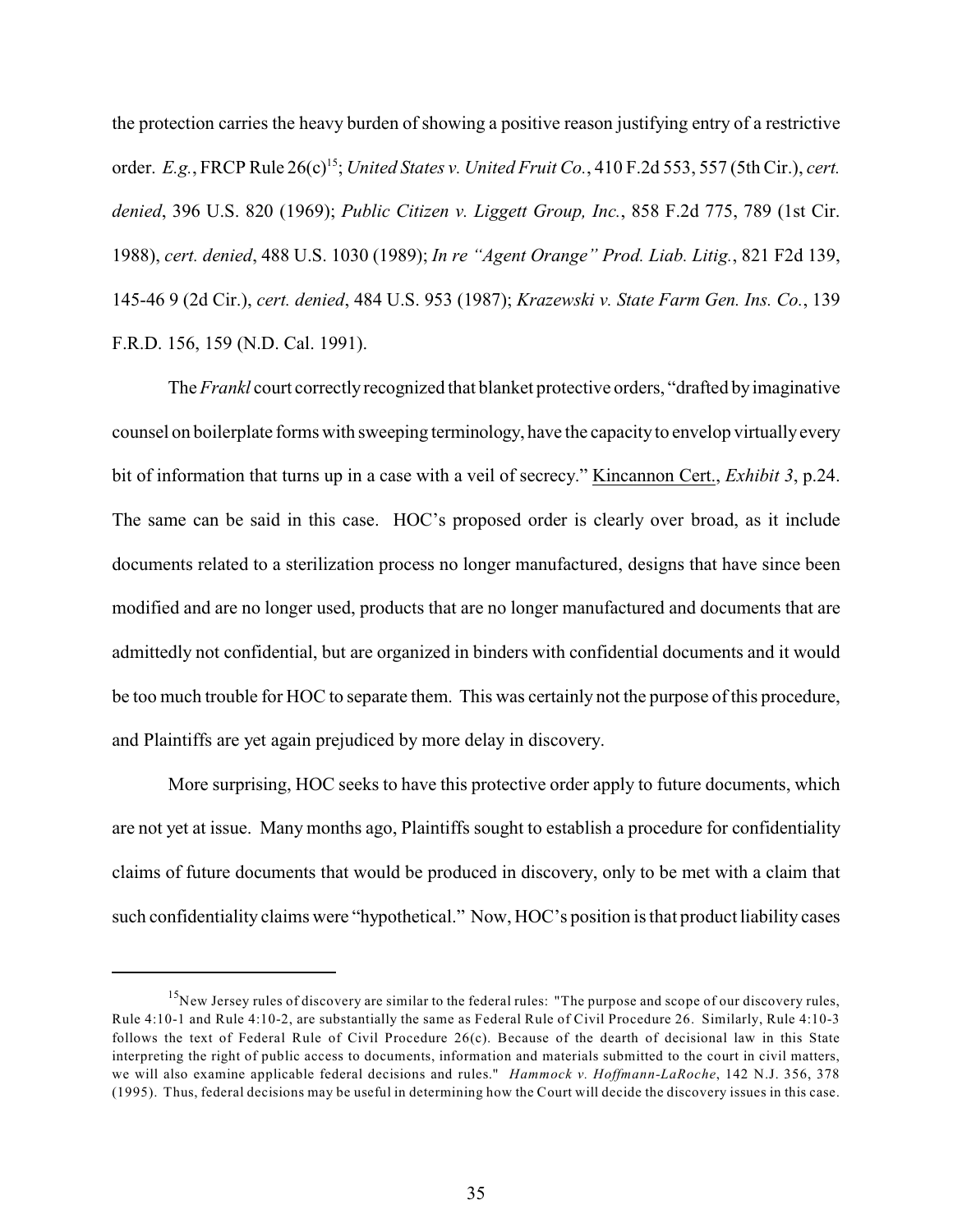routinely involve trade secret or confidential documents and protective orders are appropriate for those cases. This is yet another example of HOC's ever-changing and inconsistent positions taken in these cases.

Additionally, by including non-confidential documents affecting the health and safety of the public in its protective order, Plaintiffs' counsel and the Court are forced to become co-conspirators in this illegal coverup. Under HOC's grossly over broad form of order, at the end of the case, all documents must be returned to HOC, so that the public never knows the dangers associated with these products. Proposed Order, Para.C, p.8. <sup>16</sup>

Indeed, HOC's proposed order even requires Plaintiffs to ignore a valid grand jury subpoena or a valid order from another court. Proposed Order, Para.E, p.9.

Another reason to reject blanket protective orders is that they raise the cost of justice for plaintiffs and, in hard fought litigation such as the instant case, they threaten to generate expensive collateral litigation, or a case within a case. For example, according to HOC's grossly over broad proposed form of order, all that is required to initial a dispute "is a good faith belief [without a showing or judicial finding] by counsel for the producing party that there has been a violation of this Order." Proposed Order, Para. A(3), p.7. Accordingly, the rule that defendant show injury to competitive interests is erased. HOC instead substitutes the injury requirement for mere "violation of the order" which may or may not harm them. Subjective good faith in a highly adversarial context is not the rule of law regarding confidentiality. Ironically, HOC agrees, contemporaneously referring to Plaintiffs' complaint as "a lawyer's unsubstantiated allegations." Motion, p.3. Moreover, it is

 $^{16}$ HOC also seems to suggest that its burden changes with the quality of plaintiffs' cases. HOC complains that it deserves special, favorable treatment because we are only at the complaint stage of the litigation. Motion, p.2. Yet, under the terms of HOC's proposed order, even if Plaintiffs win on the merits, everything remains sealed.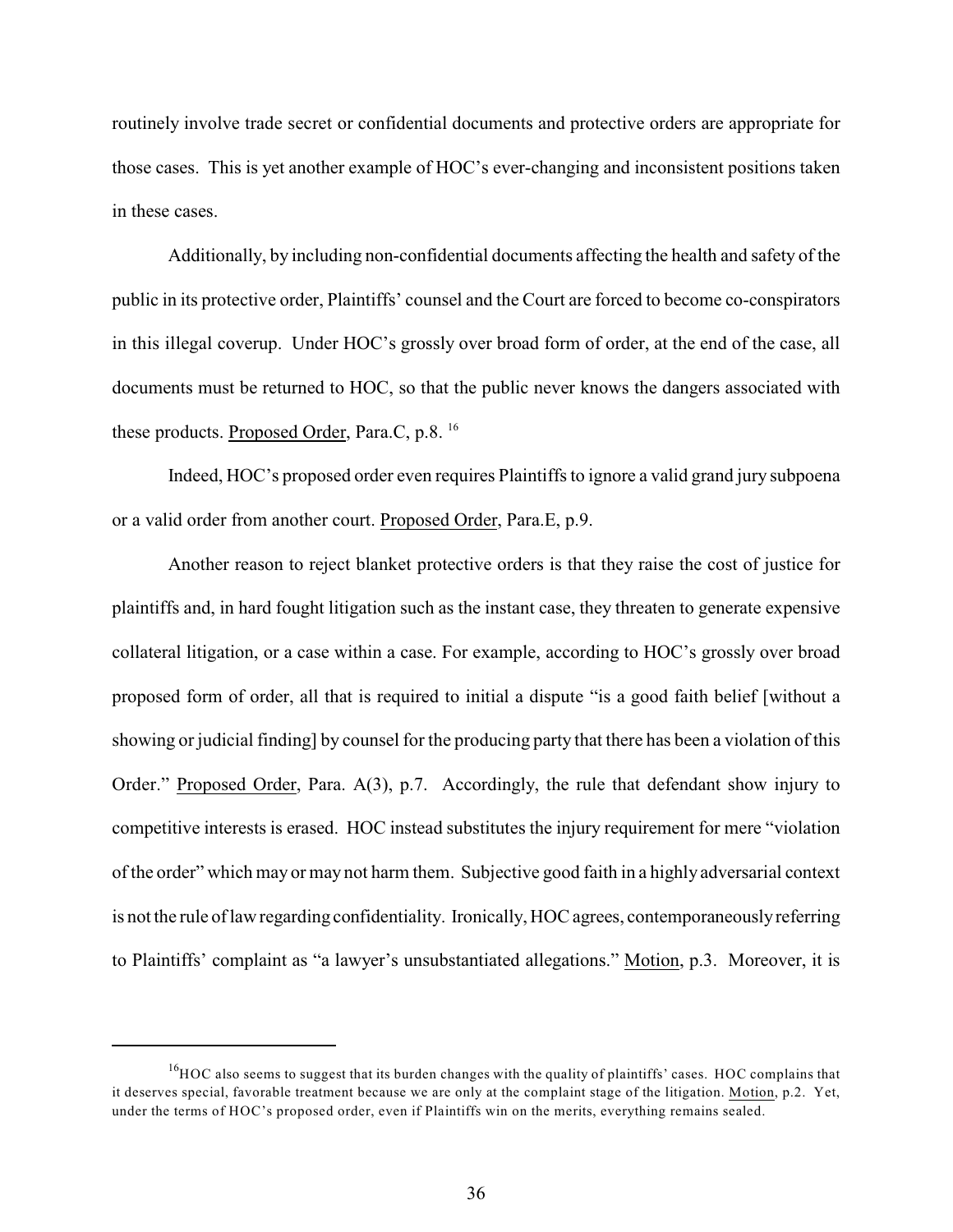never enough to warrant allowing defendants to get access to plaintiffs non-testifying experts and consultants. *See, e.g.,* Proposed Order, Paras.A(2)(c), (d) and A(3), pp.6-7.

The threat of disclosure and/or "contempt or other proceedings" will deter non-testifying experts from assisting in the litigation. It is a small field, and many doctors with valuable information do not want to be pulled into Court. HOC's order will also have a chilling effect on their participation.

For all the foregoing reasons, Plaintiffs strongly object to the entry of a protective order, especially one in the form submitted byHOC. As Plaintiffs have stated numerous times, Defendants should be required to abide by the Rules of Court, setting forth good cause for the documents it claims are confidential.